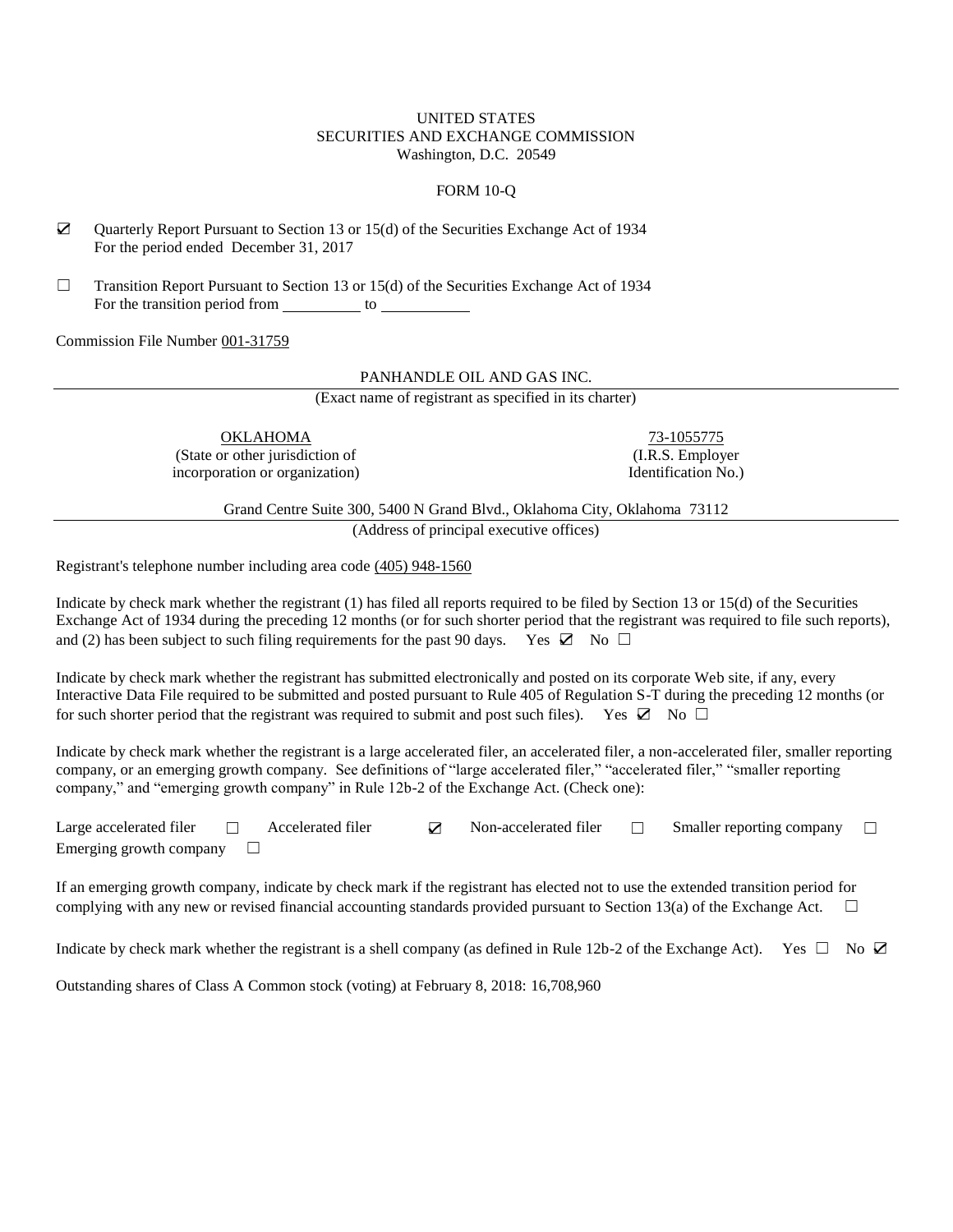# INDEX

| Part I  |                   | <b>Financial Information</b>                                                              | Page |
|---------|-------------------|-------------------------------------------------------------------------------------------|------|
|         | Item 1            | <b>Condensed Financial Statements</b>                                                     |      |
|         |                   | Condensed Balance Sheets – December 31, 2017, and September 30, 2017                      |      |
|         |                   | Condensed Statements of Operations – Three months ended December 31, 2017 and 2016        | 2    |
|         |                   | <u>Statements of Stockholders' Equity – Three months ended December 31, 2017 and 2016</u> | 3    |
|         |                   | Condensed Statements of Cash Flows – Three months ended December 31, 2017 and 2016        | 4    |
|         |                   | Notes to Condensed Financial Statements                                                   | 5    |
|         | Item 2            | Management's discussion and analysis of financial condition and results of operations     | 11   |
|         | Item 3            | Quantitative and qualitative disclosures about market risk                                | 15   |
|         | Item 4            | Controls and procedures                                                                   | 16   |
| Part II |                   | Other Information                                                                         |      |
|         | Item 2            | Unregistered Sales of Equity Securities and Use of Proceeds                               | 16   |
|         | Item 6            | Exhibits and reports on Form 8-K                                                          | 17   |
|         | <b>Signatures</b> |                                                                                           | 17   |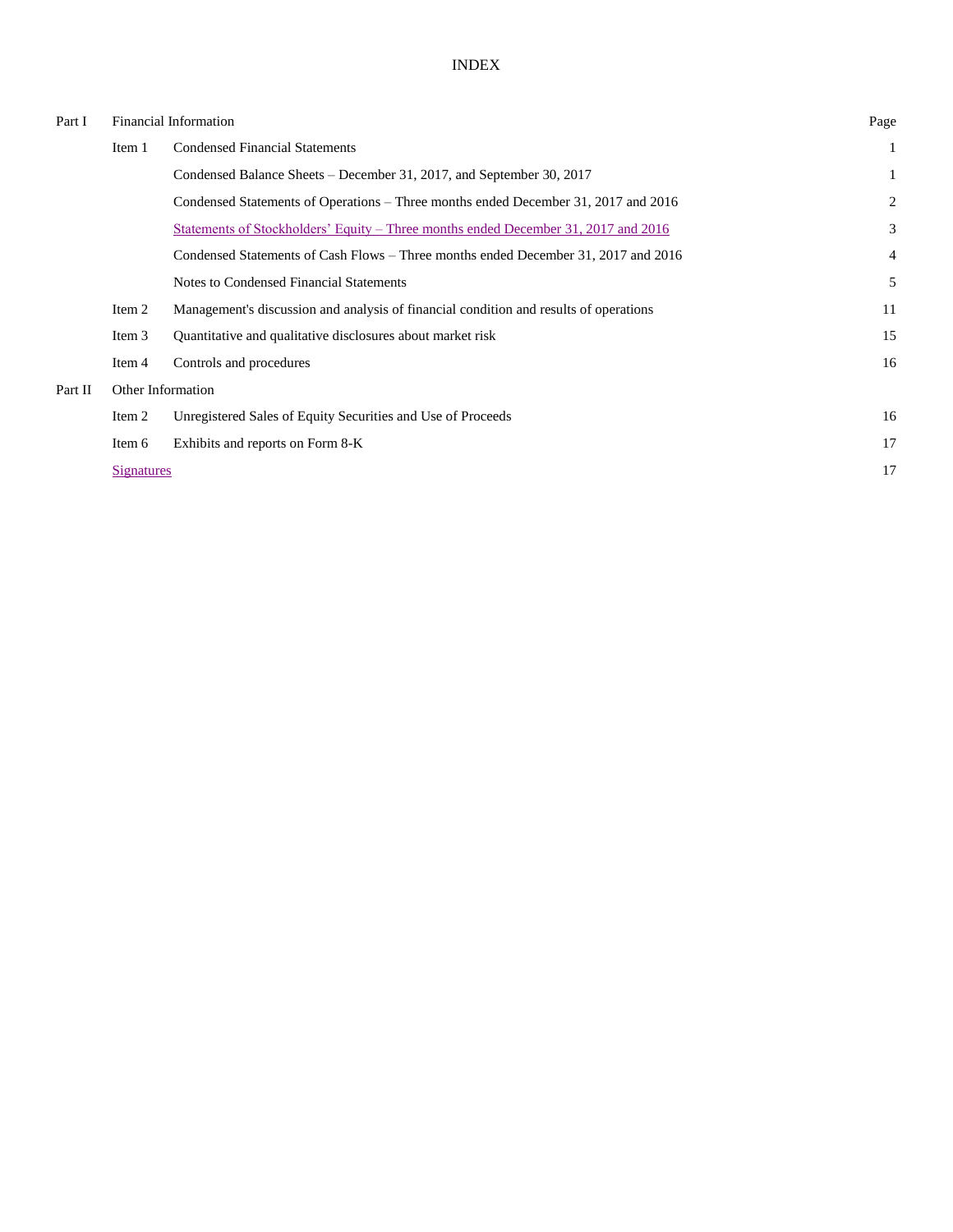The following defined terms are used in this report:

**"Bbl"** barrel.

**"Board"** board of directors.

**"BTU"** British Thermal Units.

**"Company"** Panhandle Oil and Gas Inc.

**"completion"** the process of treating a drilled well followed by the installation of permanent equipment for the production of crude oil and/or natural gas.

**"DD&A"** depreciation, depletion and amortization.

**"dry hole"** exploratory or development well that does not produce crude oil and/or natural gas in economic quantities.

**"EBITDA"** earnings before interest, taxes, depreciation and amortization (including impairment). This is a Non-GAAP measure. **"ESOP"** the Panhandle Oil and Gas Inc. Employee Stock Ownership and 401(k) Plan, a tax qualified, defined contribution plan.

**"exploratory well"** a well drilled to find a new field or to find a new reservoir in a field previously found to be productive of crude oil or natural gas in another reservoir.

**"FASB"** the Financial Accounting Standards Board.

**"field"** an area consisting of a single reservoir or multiple reservoirs all grouped on, or related to, the same individual geological structural feature or stratigraphic condition. The field name refers to the surface area, although it may refer to both the surface and the underground productive formations.

**"G&A"** general and administrative costs.

**"gross acres"** the total acres in which an interest is owned.

**"held by production"** or **"HBP"** an oil and gas lease continued into effect into its secondary term for so long as a producing oil and/or gas well is located on any portion of the leased premises or lands pooled therewith.

**"horizontal drilling"** a drilling technique used in certain formations where a well is drilled vertically to a certain depth and then drilled horizontally within a specified interval.

**"IDC"** intangible drilling costs.

**"Independent Consulting Petroleum Engineer(s)"** or **"Independent Consulting Petroleum Engineering Firm"** DeGolyer and MacNaughton of Dallas, Texas.

**"LOE"** lease operating expense.

**"Mcf"** thousand cubic feet.

**"Mcfe"** natural gas stated on an Mcf basis and crude oil and natural gas liquids converted to a thousand cubic feet of natural gas equivalent by using the ratio of one Bbl of crude oil or natural gas liquids to six Mcf of natural gas.

**"Mmbtu"** million BTU.

**"minerals"**, **"mineral acres"** or **"mineral interests"** fee mineral acreage owned in perpetuity by the Company.

**"net acres"** the sum of the fractional interests owned in gross acres.

**"NGL"** natural gas liquids.

**"NYMEX"** New York Mercantile Exchange.

**"Panhandle"** Panhandle Oil and Gas Inc.

**"play"** term applied to identified areas with potential oil and/or natural gas reserves.

- **"proved reserves"** the quantities of crude oil and natural gas, which, by analysis of geoscience and engineering data, can be estimated with reasonable certainty to be economically producible from a given date forward, from known reservoirs and under existing economic conditions, operating methods, and government regulations prior to the time at which contracts providing the right to operate expire, unless evidence indicates renewal is reasonably certain.
- **"royalty interest"** well interests in which the Company does not pay a share of the costs to drill, complete and operate a well, but receives a smaller proportionate share (as compared to a working interest) of production.

**"SEC"** the United States Securities and Exchange Commission.

- **"undeveloped acreage"** acreage on which wells have not been drilled or completed to a point that would permit the production of commercial quantities of crude oil and/or natural gas.
- **"working interest"** well interests in which the Company pays a share of the costs to drill, complete and operate a well and receives a proportionate share of production.

**"WTI"** West Texas Intermediate.

## **Fiscal year references**

All references to years in this report, unless otherwise noted, refer to the Company's fiscal year end of September 30. For example, references to 2018 mean the fiscal year ended September 30, 2018.

#### **Fiscal quarter references**

All references to quarters in this report, unless otherwise noted, refer to the Company's fiscal quarter based on a fiscal year end of September 30. For example, references to first quarter mean the quarter of October 1 through December 31.

## **References to oil and natural gas properties**

References to oil and natural gas properties inherently include natural gas liquids associated with such properties.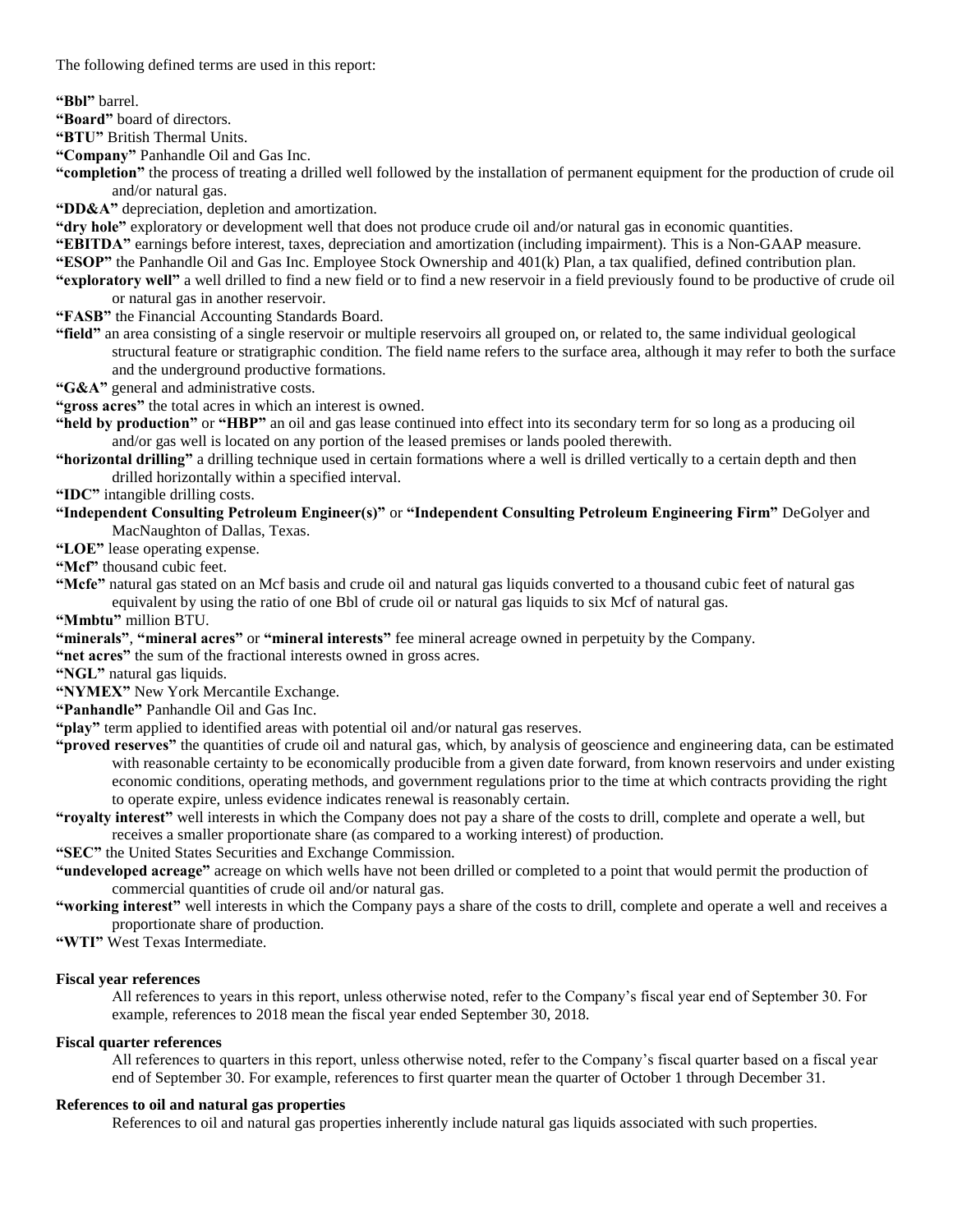## <span id="page-3-2"></span><span id="page-3-0"></span>**PART 1. FINANCIAL INFORMATION** PANHANDLE OIL AND GAS INC. CONDENSED BALANCE SHEETS

<span id="page-3-1"></span>

|                                                                                                                                                 | December 31, 2017 | September 30, 2017 |
|-------------------------------------------------------------------------------------------------------------------------------------------------|-------------------|--------------------|
| Assets                                                                                                                                          | (unaudited)       |                    |
| Current assets:                                                                                                                                 |                   |                    |
| Cash and cash equivalents                                                                                                                       | \$<br>568,427     | \$<br>557,791      |
| Oil, NGL and natural gas sales receivables (net of allowance for uncollectable accounts)                                                        | 7,355,784         | 7,585,485          |
| Refundable income taxes                                                                                                                         | 465,371           | 489,945            |
| Assets held for sale                                                                                                                            |                   | 557,750            |
| Derivative contracts, net                                                                                                                       |                   | 544,924            |
| Other                                                                                                                                           | 312,733           | 253,480            |
| Total current assets                                                                                                                            | 8,702,315         | 9,989,375          |
| Properties and equipment at cost, based on successful efforts accounting:                                                                       |                   |                    |
| Producing oil and natural gas properties                                                                                                        | 435, 482, 235     | 434,571,516        |
| Non-producing oil and natural gas properties                                                                                                    | 7,424,270         | 7,428,927          |
| Other                                                                                                                                           | 1,497,079         | 1,067,894          |
|                                                                                                                                                 | 444,403,584       | 443,068,337        |
| Less accumulated depreciation, depletion and amortization                                                                                       | (249, 047, 342)   | (246, 483, 979)    |
| Net properties and equipment                                                                                                                    | 195,356,242       | 196,584,358        |
| Investments                                                                                                                                     | 242,083           | 170,486            |
| Total assets                                                                                                                                    | \$<br>204,300,640 | \$<br>206,744,219  |
|                                                                                                                                                 |                   |                    |
| <b>Liabilities and Stockholders' Equity</b>                                                                                                     |                   |                    |
| <b>Current liabilities:</b>                                                                                                                     |                   |                    |
| Accounts payable                                                                                                                                | \$<br>1,063,042   | \$<br>1,847,230    |
| Derivative contracts, net                                                                                                                       | 334,877           |                    |
| Accrued liabilities and other                                                                                                                   | 1,783,169         | 1,690,789          |
| Total current liabilities                                                                                                                       | 3,181,088         | 3,538,019          |
|                                                                                                                                                 |                   |                    |
| Long-term debt                                                                                                                                  | 50,400,000        | 52,222,000         |
| Deferred income taxes, net                                                                                                                      | 18,313,007        | 31,051,007         |
| Asset retirement obligations                                                                                                                    | 3,223,872         | 3,196,889          |
| Derivative contracts, net                                                                                                                       |                   | 28,765             |
| Stockholders' equity:                                                                                                                           |                   |                    |
| Class A voting common stock, \$.0166 par value; 24,000,000 shares authorized,<br>16,863,004 issued at December 31, 2017, and September 30, 2017 | 280,938           | 280,938            |
| Capital in excess of par value                                                                                                                  | 2,186,538         | 2,726,444          |
| Deferred directors' compensation                                                                                                                | 3,568,293         | 3,459,909          |
| Retained earnings                                                                                                                               | 125,767,547       | 113,330,216        |
|                                                                                                                                                 | 131,803,316       | 119,797,507        |
| Less treasury stock, at cost; 154,044 shares at December 31, 2017, and 184,988 shares                                                           |                   |                    |
| at September 30, 2017                                                                                                                           | (2,620,643)       | (3,089,968)        |
| Total stockholders' equity                                                                                                                      | 129, 182, 673     | 116,707,539        |
| Total liabilities and stockholders' equity                                                                                                      | \$<br>204,300,640 | \$<br>206,744,219  |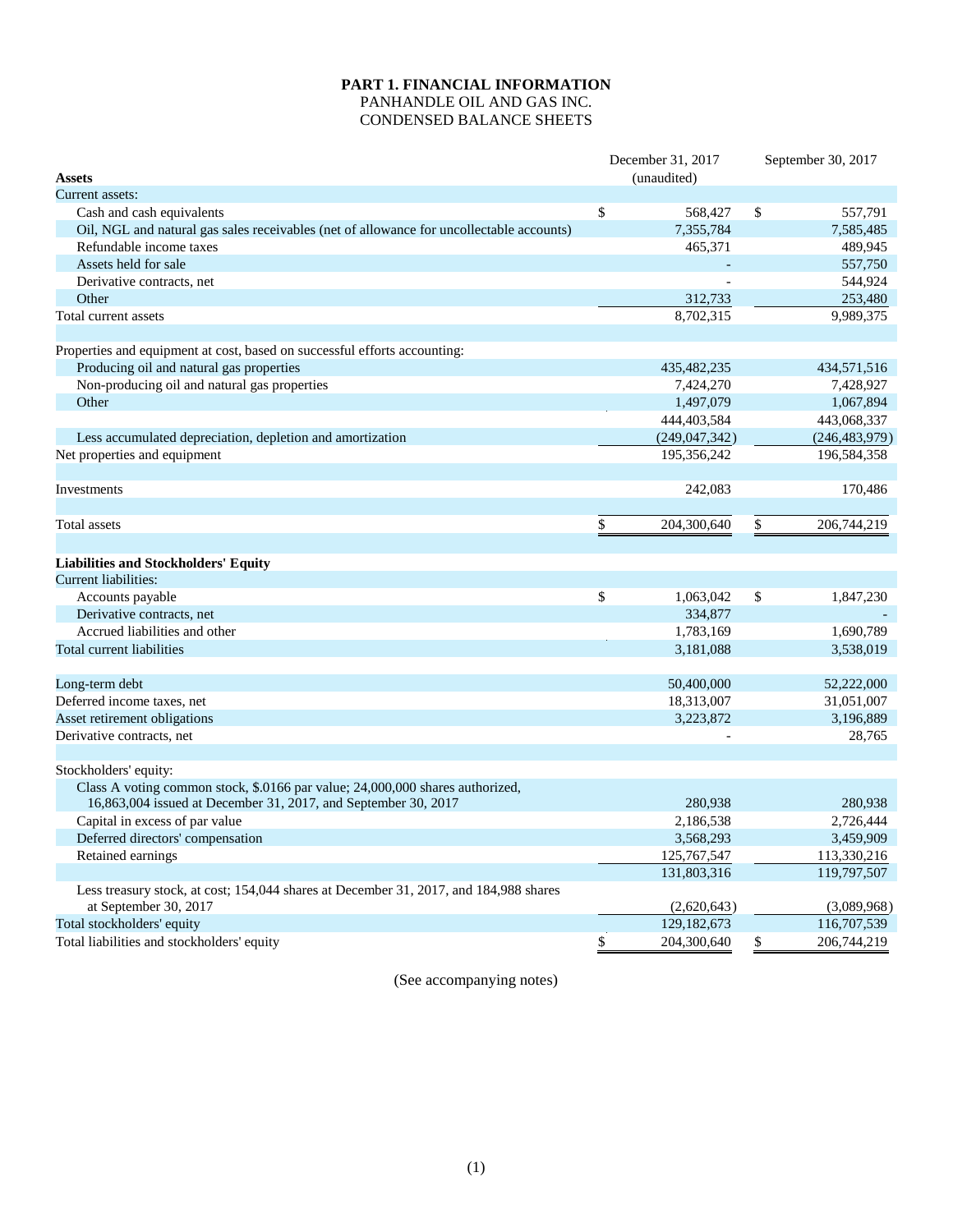# <span id="page-4-0"></span>PANHANDLE OIL AND GAS INC. CONDENSED STATEMENTS OF OPERATIONS

|                                                                 |               | Three Months Ended December 31. |    |               |
|-----------------------------------------------------------------|---------------|---------------------------------|----|---------------|
|                                                                 |               | 2017                            |    | 2016          |
| Revenues:                                                       |               | (unaudited)                     |    |               |
| Oil, NGL and natural gas sales                                  | $\mathsf{\$}$ | 12,887,419                      | \$ | 8,899,218     |
| Lease bonuses and rentals                                       |               | 96,959                          |    | 837,958       |
| Gains (losses) on derivative contracts                          |               | (493, 852)                      |    | (2,700,533)   |
|                                                                 |               | 12,490,526                      |    | 7,036,643     |
| Costs and expenses:                                             |               |                                 |    |               |
| Lease operating expenses                                        |               | 3,626,709                       |    | 3,049,415     |
| Production taxes                                                |               | 488,990                         |    | 367,845       |
| Depreciation, depletion and amortization                        |               | 5,275,824                       |    | 4,834,263     |
| Loss (gain) on asset sales and other                            |               | (295, 658)                      |    | (4, 339)      |
| Interest expense                                                |               | 431,579                         |    | 292,369       |
| General and administrative                                      |               | 1,888,143                       |    | 1,842,482     |
|                                                                 |               | 11,415,587                      |    | 10,382,035    |
| Income (loss) before provision (benefit) for income taxes       |               | 1,074,939                       |    | (3,345,392)   |
|                                                                 |               |                                 |    |               |
| Provision (benefit) for income taxes                            |               | (12,710,000)                    |    | (1,107,000)   |
|                                                                 |               |                                 |    |               |
| Net income (loss)                                               | \$            | 13,784,939                      | \$ | (2, 238, 392) |
|                                                                 |               |                                 |    |               |
|                                                                 |               |                                 |    |               |
|                                                                 |               |                                 |    |               |
| Basic and diluted earnings (loss) per common share (Note 3)     | \$            | 0.81                            | \$ | (0.13)        |
|                                                                 |               |                                 |    |               |
| Basic and diluted weighted average shares outstanding:          |               |                                 |    |               |
| Common shares                                                   |               | 16,685,032                      |    | 16,604,149    |
| Unissued, directors' deferred compensation shares               |               | 263.255                         |    | 274,035       |
|                                                                 |               | 16,948,287                      |    | 16,878,184    |
|                                                                 |               |                                 |    |               |
|                                                                 |               |                                 |    |               |
|                                                                 |               |                                 |    |               |
| Dividends declared per share of common stock and paid in period | \$            | 0.04                            | \$ | 0.04          |
|                                                                 |               |                                 |    |               |
|                                                                 |               |                                 |    |               |
| Dividends declared per share of                                 |               |                                 |    |               |
| common stock and to be paid in quarter ended March 31           | \$            | 0.04                            | \$ | 0.04          |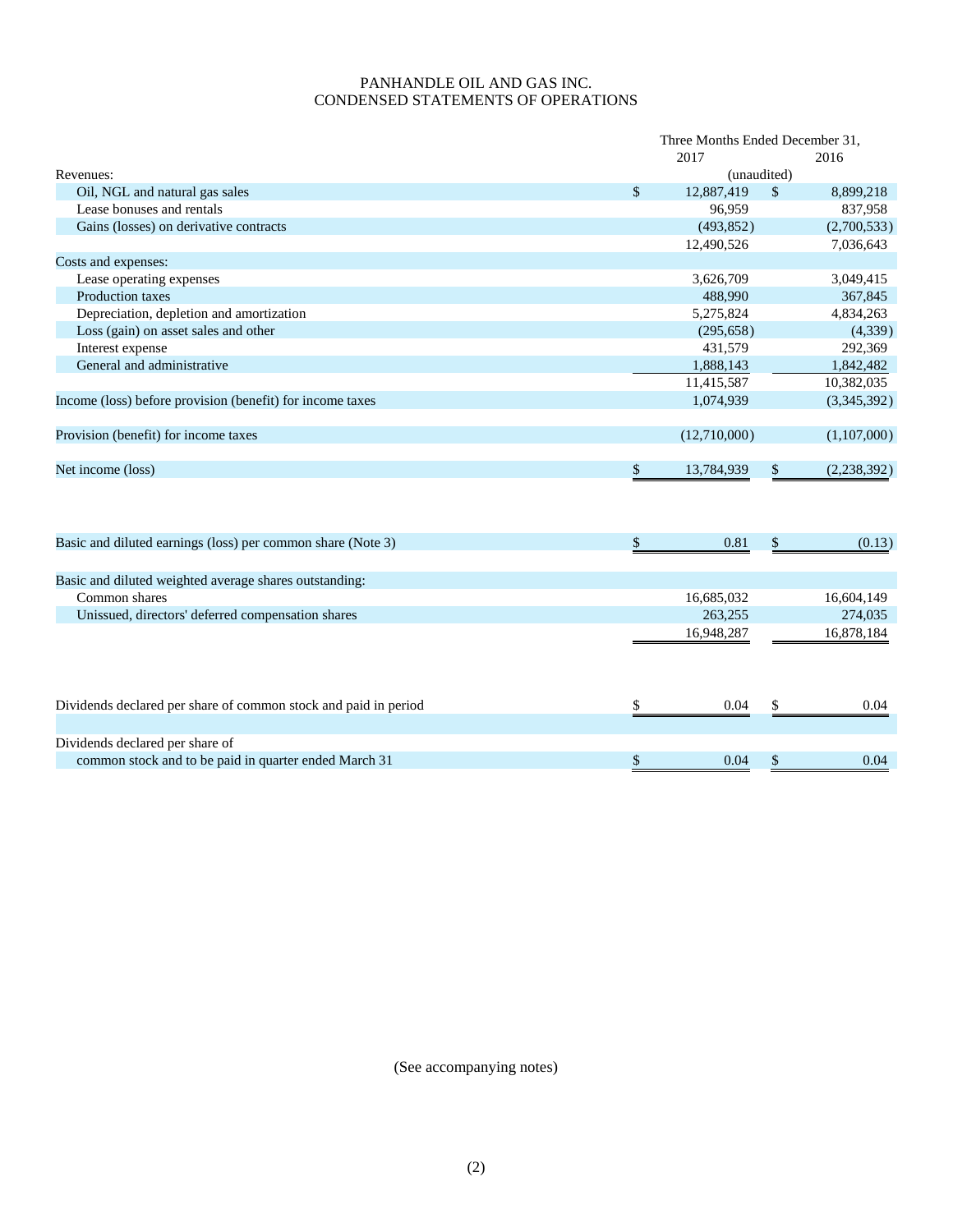## PANHANDLE OIL AND GAS INC. STATEMENTS OF STOCKHOLDERS' EQUITY

## <span id="page-5-0"></span>Three Months Ended December 31, 2017

|                                                               | Class A voting<br>Common Stock |    | Capital in<br>Excess of  |  | Deferred<br>Directors' |  | Retained       |    | Treasury       |               | Treasury |                          |    |               |
|---------------------------------------------------------------|--------------------------------|----|--------------------------|--|------------------------|--|----------------|----|----------------|---------------|----------|--------------------------|----|---------------|
|                                                               | <b>Shares</b>                  |    | Amount                   |  | Par Value              |  | Compensation   |    | Earnings       | <b>Shares</b> |          | Stock                    |    | Total         |
| Balances at September 30, 2017                                | 16,863,004                     | \$ | 280,938                  |  | 2,726,444              |  | 3,459,909      | \$ | 113,330,216    | (184,988)     |          | (3,089,968)              |    | 116,707,539   |
| Net income (loss)                                             |                                |    |                          |  |                        |  | $\overline{a}$ |    | 13,784,939     | ٠             |          | $\overline{\phantom{a}}$ |    | 13,784,939    |
| Purchase of treasury stock                                    | $\overline{\phantom{a}}$       |    | ٠                        |  |                        |  | ٠              |    |                | (13, 404)     |          | (272,100)                |    | (272, 100)    |
| Issuance of treasury shares to<br><b>ESOP</b>                 | $\overline{\phantom{a}}$       |    | ٠                        |  | 2,009                  |  | $\overline{a}$ |    | $\sim$         | 283           |          | 4,726                    |    | 6,735         |
| Restricted stock awards                                       | $\overline{\phantom{a}}$       |    | $\overline{\phantom{a}}$ |  | 194,050                |  | $\overline{a}$ |    | $\overline{a}$ | ٠             |          | $\sim$                   |    | 194,050       |
| Dividends (\$.08 per share)                                   | $\overline{\phantom{a}}$       |    |                          |  |                        |  | $\overline{a}$ |    | (1,347,608)    | ٠             |          | $\sim$                   |    | (1,347,608)   |
| Distribution of restricted stock<br>to officers and directors |                                |    |                          |  | (735, 965)             |  |                |    |                | 44,065        |          | 736,699                  |    | 734           |
| Increase in deferred directors'<br>compensation charged to    |                                |    |                          |  |                        |  |                |    |                |               |          |                          |    |               |
| expense                                                       |                                |    |                          |  |                        |  | 108,384        |    |                |               |          |                          |    | 108,384       |
| Balances at December 31, 2017<br>(unaudited)                  | 16,863,004                     |    | 280,938                  |  | 2,186,538              |  | 3,568,293      | S. | 125,767,547    | (154, 044)    |          | (2.620.643)              | S. | 129, 182, 673 |

## Three Months Ended December 31, 2016

|                                                                       | Class A voting<br>Common Stock<br><b>Shares</b> | Amount        | Capital in<br>Excess of<br>Par Value | Deferred<br>Directors'<br>Compensation               | Retained<br>Earnings | Treasury<br><b>Shares</b> |   | Treasury<br>Stock                          | Total                      |
|-----------------------------------------------------------------------|-------------------------------------------------|---------------|--------------------------------------|------------------------------------------------------|----------------------|---------------------------|---|--------------------------------------------|----------------------------|
| Balances at September 30, 2016                                        | 16,863,004                                      | \$<br>280,938 | 3.191.056                            | 3,403,213                                            | \$112,482,284        | (262,708)                 |   | (4,165,672)                                | \$115,191,819              |
| Net income (loss)<br>Purchase of treasury stock                       | $\overline{\phantom{a}}$                        |               |                                      | $\overline{\phantom{a}}$<br>$\overline{\phantom{a}}$ | (2, 238, 392)        | (17, 119)                 |   | ٠<br>(407,677)                             | (2, 238, 392)<br>(407,677) |
| Restricted stock awards<br>Dividends (\$.08 per share)                | $\overline{\phantom{a}}$                        | ۰.            | 180,412                              | $\overline{\phantom{a}}$<br>$\overline{\phantom{a}}$ | -<br>(1,340,359)     | $\overline{a}$            |   | $\overline{a}$<br>$\overline{\phantom{a}}$ | 180,412<br>(1,340,359)     |
| Distribution of restricted stock<br>to officers and directors         |                                                 | ٠             | (895, 402)                           |                                                      |                      | 56,166                    |   | 895,949                                    | 547                        |
| Increase in deferred directors'<br>compensation charged to<br>expense |                                                 |               |                                      | 105,818                                              |                      |                           |   |                                            | 105,818                    |
| Balances at December 31, 2016                                         | 16,863,004                                      | 280,938       | 2,476,066                            | 3,509,031                                            | \$<br>108,903,533    | (223, 661)                | S | (3,677,400)                                | \$111,492,168              |
| (unaudited)                                                           |                                                 |               |                                      |                                                      |                      |                           |   |                                            |                            |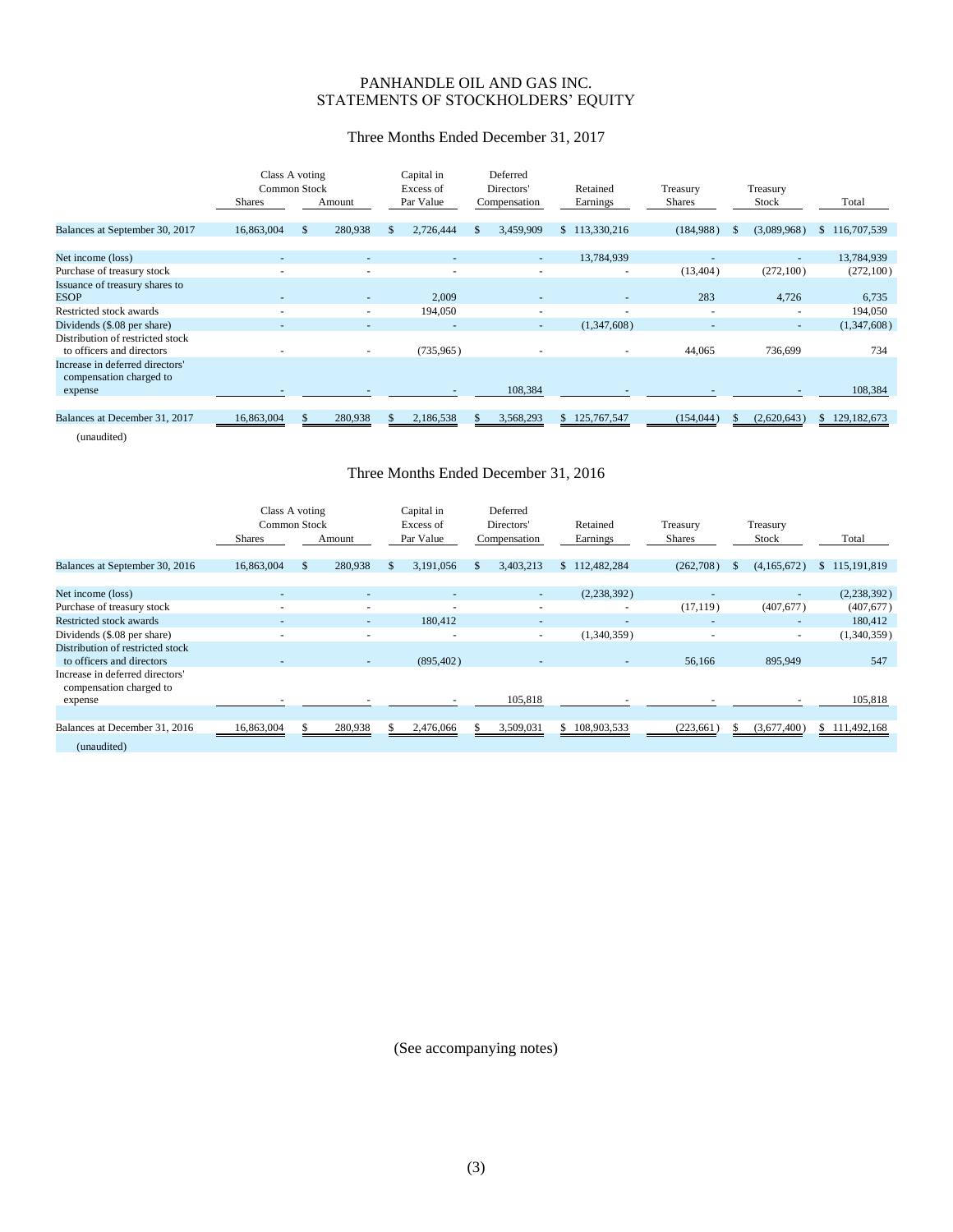# <span id="page-6-0"></span>PANHANDLE OIL AND GAS INC. CONDENSED STATEMENTS OF CASH FLOWS

|                                                                                          |               | Three months ended December 31, |      |               |  |  |
|------------------------------------------------------------------------------------------|---------------|---------------------------------|------|---------------|--|--|
|                                                                                          |               | 2017                            |      | 2016          |  |  |
| <b>Operating Activities</b>                                                              |               | (unaudited)                     |      |               |  |  |
| Net income (loss)                                                                        | $\mathsf{\$}$ | 13,784,939                      | \$   | (2, 238, 392) |  |  |
|                                                                                          |               |                                 |      |               |  |  |
| Adjustments to reconcile net income (loss) to net cash provided by operating activities: |               |                                 |      |               |  |  |
| Depreciation, depletion and amortization                                                 |               | 5,275,824                       |      | 4,834,263     |  |  |
| Provision for deferred income taxes                                                      |               | (12,738,000)                    |      | (1,107,000)   |  |  |
| Gain from leasing fee mineral acreage                                                    |               | (96, 843)                       |      | (837,732)     |  |  |
| Proceeds from leasing fee mineral acreage                                                |               | 98,692                          |      | 847,578       |  |  |
| Net (gain) loss on sales of assets                                                       |               | 272,236                         |      |               |  |  |
| Directors' deferred compensation expense                                                 |               | 108,384                         |      | 105,818       |  |  |
| Restricted stock awards                                                                  |               | 194,050                         |      | 180,412       |  |  |
| Other                                                                                    |               | (3,237)                         |      | 298           |  |  |
| Cash provided (used) by changes in assets and liabilities:                               |               |                                 |      |               |  |  |
| Oil, NGL and natural gas sales receivables                                               |               | 229,701                         |      | (239, 558)    |  |  |
| Fair value of derivative contracts                                                       |               | 851,036                         |      | 2,516,263     |  |  |
| Other current assets                                                                     |               | (59,253)                        |      | 145,640       |  |  |
| Accounts payable                                                                         |               | (86, 404)                       |      | (90, 474)     |  |  |
| Income taxes receivable                                                                  |               | 24,574                          |      | (14,166)      |  |  |
| Other non-current assets                                                                 |               | (79, 552)                       |      |               |  |  |
| <b>Accrued liabilities</b>                                                               |               | (577, 564)                      |      | (419,299)     |  |  |
| Total adjustments                                                                        |               | (6,586,356)                     |      | 5,922,043     |  |  |
| Net cash provided by operating activities                                                |               | 7,198,583                       |      | 3,683,651     |  |  |
|                                                                                          |               |                                 |      |               |  |  |
| <b>Investing Activities</b>                                                              |               |                                 |      |               |  |  |
| Capital expenditures                                                                     |               | (4,984,880)                     |      | (2,174,523)   |  |  |
| Investments in partnerships                                                              |               | 5,393                           |      | (17,571)      |  |  |
| Proceeds from sales of assets                                                            |               | 557,750                         |      |               |  |  |
| Net cash provided (used) by investing activities                                         |               | (4, 421, 737)                   |      | (2,192,094)   |  |  |
| <b>Financing Activities</b>                                                              |               |                                 |      |               |  |  |
| Borrowings under debt agreement                                                          |               | 8,272,575                       |      | 4,436,304     |  |  |
| Payments of loan principal                                                               |               | (10,094,795)                    |      | (4,836,304)   |  |  |
| Purchases of treasury stock                                                              |               | (272,100)                       |      | (407,677)     |  |  |
| Payments of dividends                                                                    |               | (671, 890)                      |      | (670, 104)    |  |  |
| Net cash provided (used) by financing activities                                         |               | (2,766,210)                     |      | (1,477,781)   |  |  |
|                                                                                          |               |                                 |      |               |  |  |
| Increase (decrease) in cash and cash equivalents                                         |               | 10,636                          |      | 13,776        |  |  |
| Cash and cash equivalents at beginning of period                                         |               | 557,791                         |      | 471,213       |  |  |
| Cash and cash equivalents at end of period                                               | \$            | 568,427                         | \$   | 484,989       |  |  |
|                                                                                          |               |                                 |      |               |  |  |
| <b>Supplemental Schedule of Noncash Investing and Financing Activities:</b>              |               |                                 |      |               |  |  |
| Dividends declared and unpaid                                                            | \$            | 675,718                         | \$   | 670,255       |  |  |
| Additions to asset retirement obligations                                                | \$            | 12,026                          | \$   | 594           |  |  |
|                                                                                          |               |                                 |      |               |  |  |
| Gross additions to properties and equipment                                              | \$            | 4,287,096                       | \$   | 3,370,574     |  |  |
|                                                                                          |               |                                 |      |               |  |  |
| Net (increase) decrease in accounts payable for properties and equipment additions       |               | 697,784                         |      | (1,196,051)   |  |  |
| Capital expenditures and acquisitions                                                    | \$            | 4,984,880                       | $\$$ | 2,174,523     |  |  |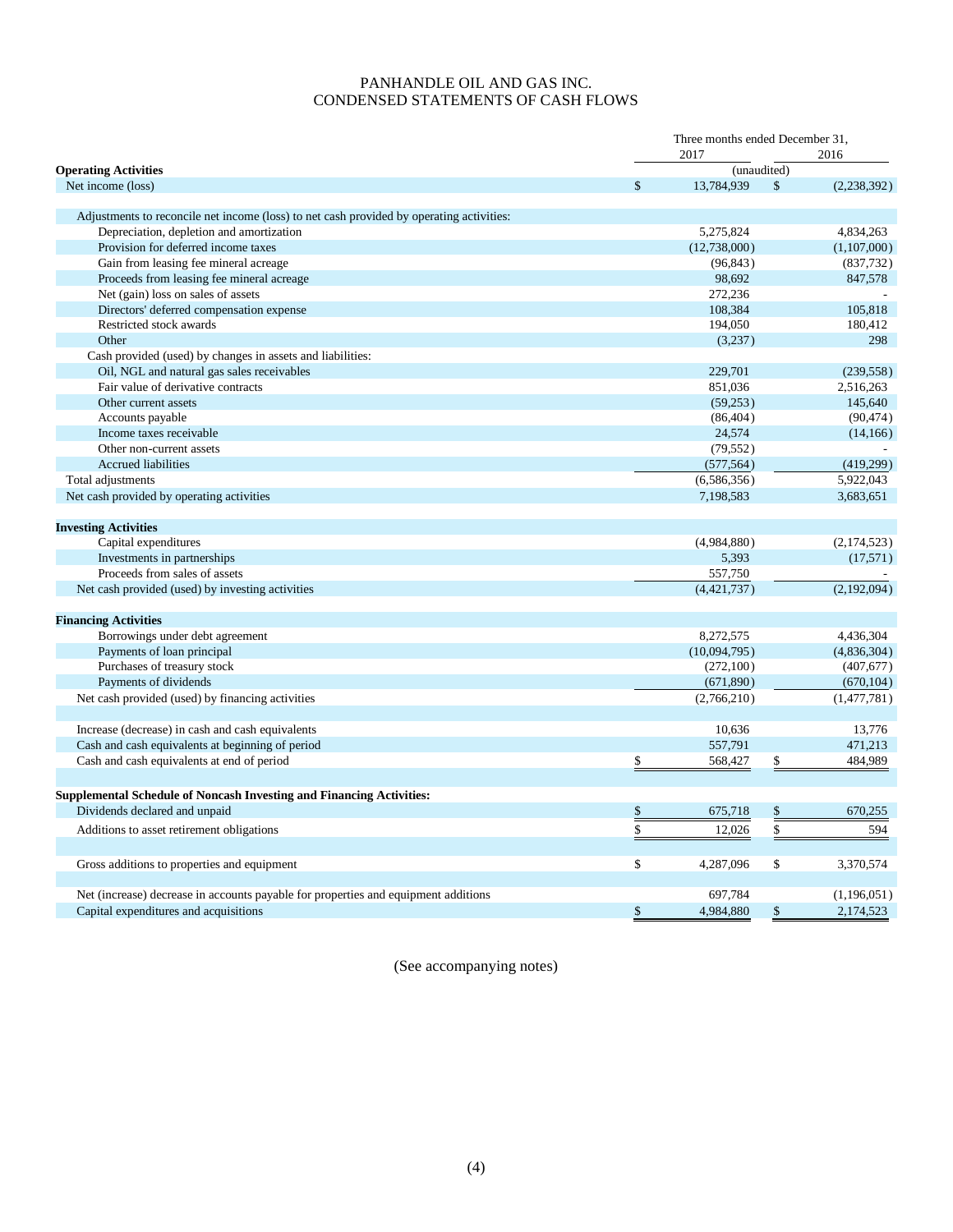#### <span id="page-7-0"></span>PANHANDLE OIL AND GAS INC. NOTES TO CONDENSED FINANCIAL STATEMENTS (Unaudited)

NOTE 1: Basis of Presentation and Accounting Principles

#### *Basis of Presentation*

The accompanying unaudited condensed financial statements of Panhandle Oil and Gas Inc. have been prepared in accordance with the instructions to Form 10-Q as prescribed by the SEC. Management of the Company believes that all adjustments necessary for a fair presentation of the financial position and results of operations and cash flows for the periods have been included. All such adjustments are of a normal recurring nature. The results are not necessarily indicative of those to be expected for the full year. The Company's fiscal year runs from October 1 through September 30.

Certain amounts and disclosures have been condensed or omitted from these financial statements pursuant to the rules and regulations of the SEC. Therefore, these condensed financial statements should be read in conjunction with the financial statements and related notes thereto included in the Company's 2017 Annual Report on Form 10-K.

#### *New Accounting Pronouncements yet to be Adopted*

In February 2016, the FASB issued its new lease accounting guidance in ASU 2016-02, *Leases (Topic 842)*. Under the new guidance, lessees will be required to recognize the following for all leases (with the exception of short-term leases) at the commencement date: 1) a lease liability, which is a lessee's obligation to make lease payments arising from a lease, measured on a discounted basis; and 2) a right-of-use asset, which is an asset that represents the lessee's right to use, or control the use of, a specified asset for the lease term. The new lease guidance simplified the accounting for sale and leaseback transactions primarily because lessees must recognize lease assets and lease liabilities. Lessees will no longer be provided with a source of off-balance sheet financing. The guidance is effective for us beginning October 1, 2019, including interim periods within the fiscal year. Early application is permitted for all public business entities upon issuance. Lessees (for capital and operating leases) and lessors (for salestype, direct financing, and operating leases) must apply a modified retrospective transition approach for leases existing at, or entered into after, the beginning of the earliest comparative period presented in the financial statements. The modified retrospective approach would not require any transition accounting for leases that expired before the earliest comparative period presented. Lessees and lessors may not apply a full retrospective transition approach. We are assessing the potential impact that this standard will have on our financial statements.

In January 2016, the FASB issued ASU 2016-01, *Financial Instruments – Overall (Subtopic 825-10): Recognition and Measurement of Financial Assets and Financial Liabilities*. The new guidance is intended to improve the recognition and measurement of financial instruments. The new guidance is effective for us beginning October 1, 2018, including interim periods within the fiscal year. We are assessing the potential impact that this standard will have on our financial statements.

In May 2014, the FASB issued ASU 2014-09, *Revenue from Contracts with Customers*, which will supersede nearly all existing revenue recognition guidance under GAAP. The standard's core principle is that a company will recognize revenue when it transfers promised goods or services to customers in an amount that reflects the consideration to which the company expects to be entitled in exchange for those goods or services. We are evaluating our existing revenue recognition policies to determine whether any contracts in the scope of the guidance will be affected by the new requirements. The standard is effective for us beginning October 1, 2018. The standard allows for either "full retrospective" adoption, meaning the standard is applied to all of the periods presented, or "modified retrospective" adoption, meaning the standard is applied only to the most current period presented in the financial statements and utilizes a cumulative effect adjustment to retained earnings in the period of adoption to account for prior period effects rather than restating previously reported results. Panhandle intends to use the modified retrospective method upon adoption. We are currently evaluating the potential impact that this standard will have on our financial statements.

Other accounting standards that have been issued or proposed by the FASB, or other standards-setting bodies, that do not require adoption until a future date are not expected to have a material impact on the financial statements upon adoption.

#### NOTE 2: Income Taxes

The Tax Cuts and Jobs Act was enacted on December 22, 2017. The Act reduces the US federal corporate tax rate from 35% to 21%, requires companies to pay a one-time transition tax on earnings of certain foreign subsidiaries that were previously tax deferred and creates new taxes on certain foreign sourced earnings. As of December 31, 2017, we have not completed our accounting for the tax effects of enactment of the Act; however, in certain cases, as described below, we have made a reasonable estimate of the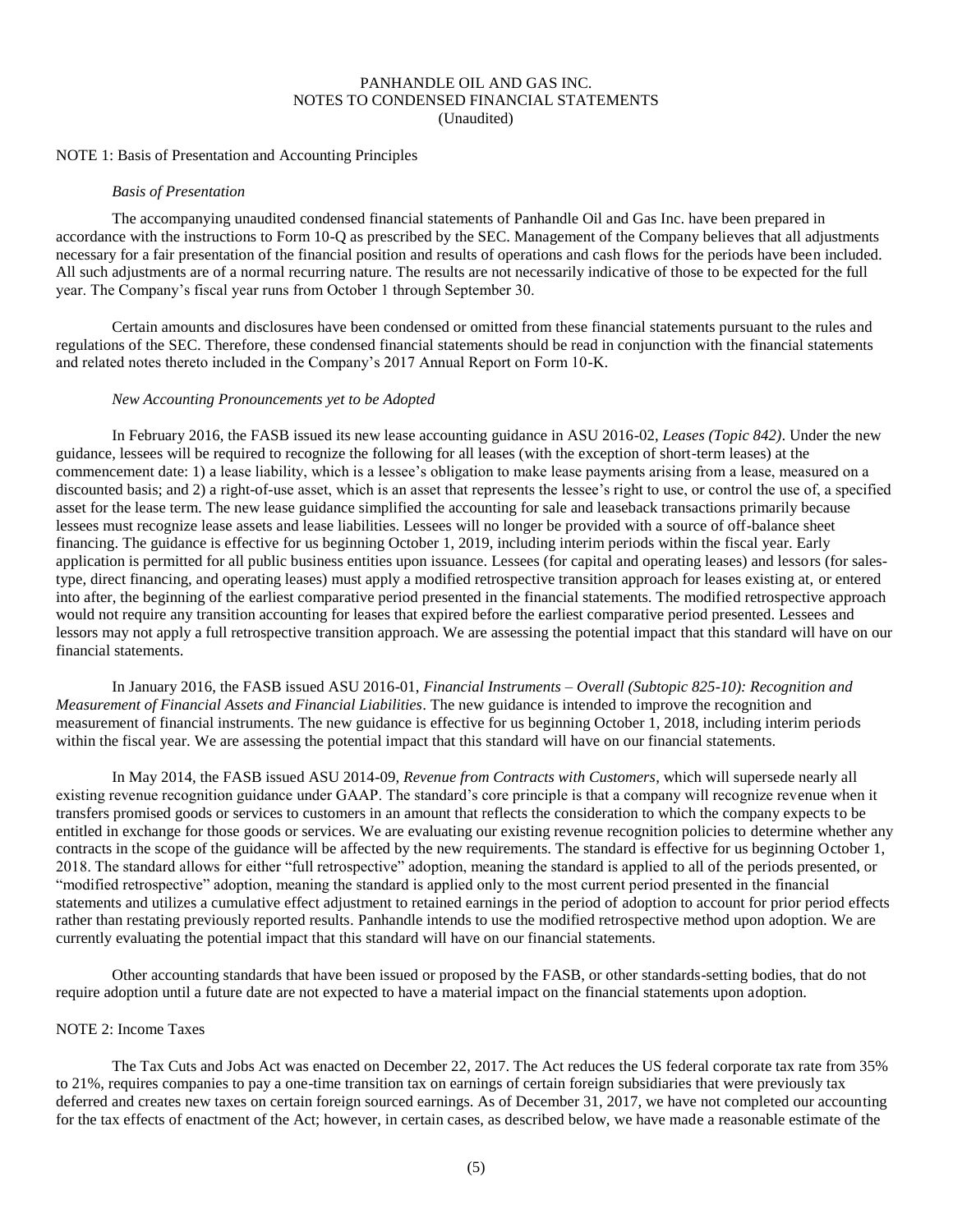effects on our existing deferred tax balances. Based on these estimates, we recognized a provisional amount, which is included as a component of income tax expense from continuing operations. In all cases, we will continue to make and refine our calculations as additional analysis is completed.

We remeasured certain deferred tax assets and liabilities based on the rates at which they are expected to reverse in the future, which is generally 21%. However, we are still analyzing certain aspects of the Act and refining our calculations, which could potentially affect the measurement of these balances or potentially give rise to new deferred tax amounts. The provisional amount recorded related to the remeasurement of our deferred tax balance was \$12,652,000.

The Company has a year end of September 30. Because this differs from a normal calendar year end, we have calculated the current year's federal tax provision using a blended rate of 24.53% to adjust for one quarter of our fiscal year being under the old rate of 35% and the remaining three quarters being under the new rate of 21%. The impact of using a blended rate versus the old rate in the current quarter resulted in a federal tax benefit of \$112,546.

The Company's provision for income taxes differs from the statutory rate primarily due to estimated federal and state benefits generated from estimated excess federal and Oklahoma percentage depletion, which are permanent tax benefits. Excess percentage depletion, both federal and Oklahoma, can only be taken in the amount that it exceeds cost depletion which is calculated on a unit-ofproduction basis. The adoption of ASU 2016-09 (in 2017) will also increase volatility in the effective tax rate going forward. Excess tax benefits and deficiencies of stock based compensation will be recognized as income tax expense (benefit) in the statement of operations prospectively versus additional paid in capital in the equity section of the balance sheet as was previously required.

Both excess federal percentage depletion, which is limited to certain production volumes and by certain income levels, and excess Oklahoma percentage depletion, which has no limitation on production volume, reduce estimated taxable income or add to estimated taxable loss projected for any year. The federal and Oklahoma excess percentage depletion estimates will be updated throughout the year until finalized with detailed well-by-well calculations at fiscal year-end. Federal and Oklahoma excess percentage depletion, when a provision for income taxes is expected for the year, decreases the effective tax rate, while the effect is to increase the effective tax rate when a benefit for income taxes is expected for the year. The benefits of federal and Oklahoma excess percentage depletion and excess tax benefits and deficiencies of stock based compensation are not directly related to the amount of pre-tax income (loss) recorded in a period. Accordingly, in periods where a recorded pre-tax income or loss is relatively small, the proportional effect of these items on the effective tax rate may be significant. The effective tax rate for the quarter ended December 31, 2017, was a 1,182% benefit as compared to a 33% benefit for the quarter ended December 31, 2016.

#### NOTE 3: Basic and Diluted Earnings (Loss) per Share

Basic and diluted earnings (loss) per share is calculated using net income (loss) divided by the weighted average number of voting common shares outstanding, including unissued, vested directors' deferred compensation shares during the period.

#### NOTE 4: Long-term Debt

The Company has a \$200,000,000 credit facility with a group of banks headed by Bank of Oklahoma (BOK) with a current borrowing base of \$80,000,000 and a maturity date of November 30, 2022. The credit facility is subject to a semi-annual borrowing base determination, wherein BOK applies their commodity pricing forecast to the Company's reserve forecast and determines a borrowing base. The facility is secured by certain of the Company's properties with a net book value of \$148,600,818 at December 31, 2017. The interest rate is based on BOK prime plus from 0.375% to 1.250%, or 30 day LIBOR plus from 1.875% to 2.750%. The election of BOK prime or LIBOR is at the Company's discretion. The interest rate spread from BOK prime or LIBOR will be charged based on the ratio of the loan balance to the borrowing base. The interest rate spread from LIBOR or the prime rate increases as the ratio of loan balance to the borrowing base increases. At December 31, 2017, the effective interest rate was 3.62%.

The Company's debt is recorded at the carrying amount on its balance sheet. The carrying amount of the Company's revolving credit facility approximates fair value because the interest rates are reflective of market rates.

Determinations of the borrowing base are made semi-annually (usually June and December) or whenever the banks, in their discretion, believe that there has been a material change in the value of the oil and natural gas properties. In October 2017, during the renegotiation of our credit facility, the borrowing base was redetermined by the banks and left unchanged at \$80,000,000. The loan agreement contains customary covenants which, among other things, require periodic financial and reserve reporting and place certain limits on the Company's incurrence of indebtedness, liens, payment of dividends and acquisitions of treasury stock. In addition, the Company is required to maintain certain financial ratios, a current ratio (as defined by the bank agreement – current assets includes availability under outstanding credit facility) of no less than 1.0 to 1.0 and a funded debt to EBITDA (trailing twelve months as defined by the bank agreement – traditional EBITDA with the unrealized gain or loss on derivative contracts also removed from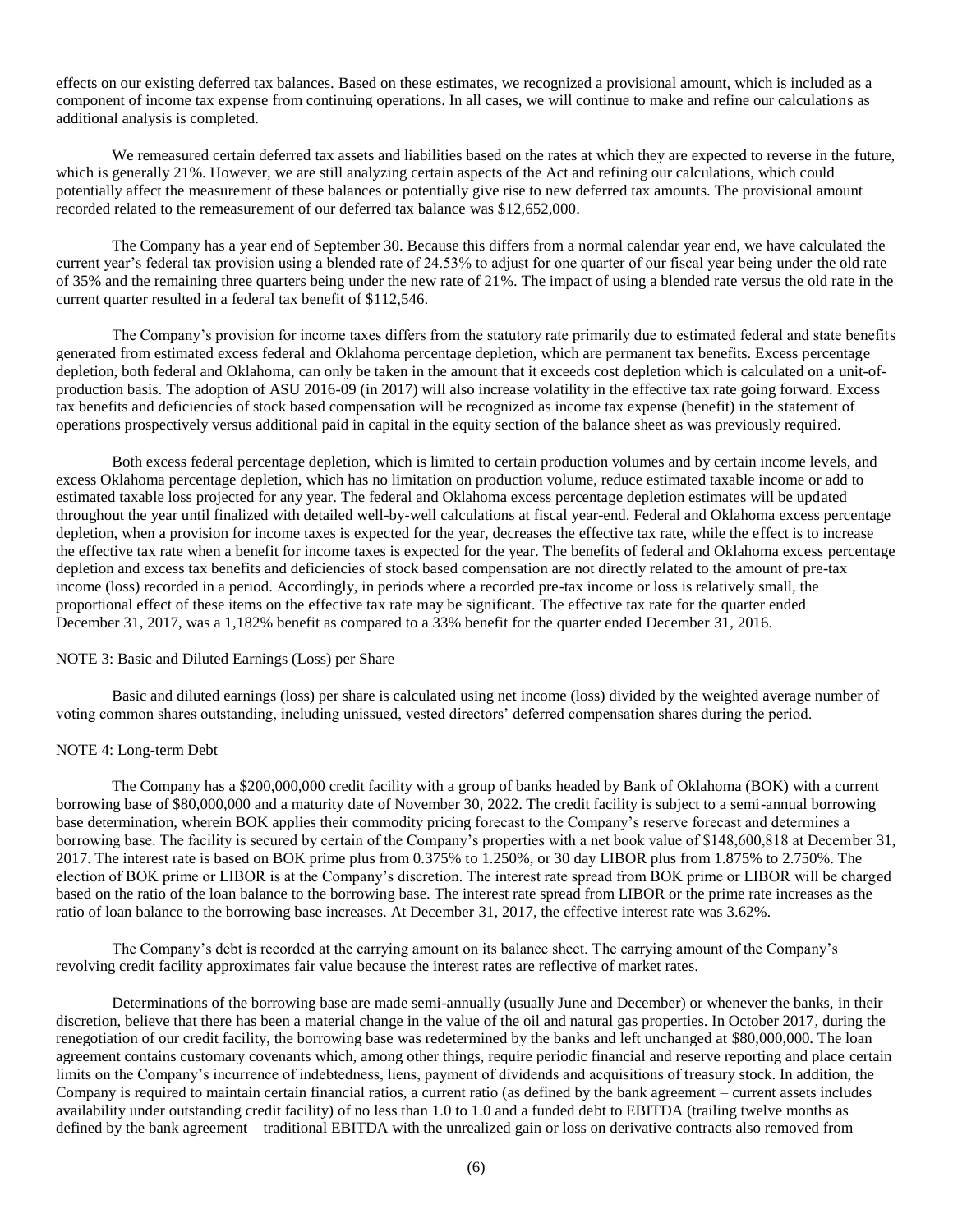earnings) of no more than 4.0 to 1.0. At December 31, 2017, the Company was in compliance with the covenants of the loan agreement and has \$29,600,000 of availability under its outstanding credit facility.

### NOTE 5: Deferred Compensation Plan for Non-Employee Directors

Annually, non-employee directors may elect to be included in the Deferred Compensation Plan for Non-Employee Directors. The Deferred Compensation Plan for Non-Employee Directors provides that each outside director may individually elect to be credited with future unissued shares of Company common stock rather than cash for all or a portion of the annual retainers, Board meeting fees and committee meeting fees. These unissued shares are recorded to each director's deferred compensation account at the closing market price of the shares (i) on the dates of the Board and committee meetings, and (ii) on the payment dates of the annual retainers. Only upon a director's retirement, termination, death, or a change-in-control of the Company will the shares recorded for such director be issued under the Deferred Compensation Plan for Non-Employee Directors. Directors may elect to receive shares, when issued, over annual time periods up to ten years. The promise to issue such shares in the future is an unsecured obligation of the Company.

### NOTE 6: Restricted Stock Plan

In March 2010, shareholders approved the Panhandle Oil and Gas Inc. 2010 Restricted Stock Plan (2010 Stock Plan), which made available 200,000 shares of common stock to provide a long-term component to the Company's total compensation package for its officers and to further align the interest of its officers with those of its shareholders. In March 2014, shareholders approved an amendment to increase the number of shares of common stock reserved for issuance under the 2010 Stock Plan from 200,000 shares to 500,000 shares and to allow the grant of shares of restricted stock to our directors. The 2010 Stock Plan, as amended, is designed to provide as much flexibility as possible for future grants of restricted stock so that the Company can respond as necessary to provide competitive compensation in order to retain, attract and motivate directors and officers of the Company and to align their interests with those of the Company's shareholders.

Effective in May 2014, the board of directors adopted resolutions to allow management, at their discretion, to purchase the Company's common stock as treasury shares up to an amount equal to the aggregate number of shares of common stock awarded pursuant to the Company's Amended 2010 Restricted Stock Plan, contributed by the Company to its ESOP and credited to the accounts of directors pursuant to the Deferred Compensation Plan for Non-Employee Directors.

On December 12, 2017, the Company awarded 9,700 non-performance based shares and 29,099 performance based shares of the Company's common stock as restricted stock to certain officers. The restricted stock vests at the end of a three-year period and contains non-forfeitable rights to receive dividends and voting rights during the vesting period. The non-performance and performance based shares had a fair value on their award date of \$203,700 and \$330,043, respectively. The fair value for the non-performance and the performance based awards will be recognized as compensation expense ratably over the vesting period. The fair value of the performance based shares on their award date is calculated by simulating the Company's stock prices as compared to the Dow Jones Select Oil Exploration and Production Index (DJSOEP) prices utilizing a Monte Carlo model covering the performance period (December 12, 2017, through December 12, 2020).

On December 31, 2017, the Company awarded 8,515 non-performance based shares of the Company's common stock as restricted stock to its non-employee directors. The restricted stock vests quarterly over one year starting on March 31, 2018. The restricted stock contains non-forfeitable rights to receive dividends and voting rights during the vesting period. These nonperformance based shares had a fair value on their award date of \$174,985.

The following table summarizes the Company's pre-tax compensation expense for the three months ended December 31, 2017 and 2016, related to the Company's performance based and non-performance based restricted stock.

|                                         |   | Three Months Ended<br>December 31. |         |
|-----------------------------------------|---|------------------------------------|---------|
|                                         |   | 2017                               | 2016    |
| Performance based, restricted stock     | S | 96.665                             | 79,216  |
| Non-performance based, restricted stock |   | 97.385                             | 101,196 |
| Total compensation expense              |   | 194.050                            | 180,412 |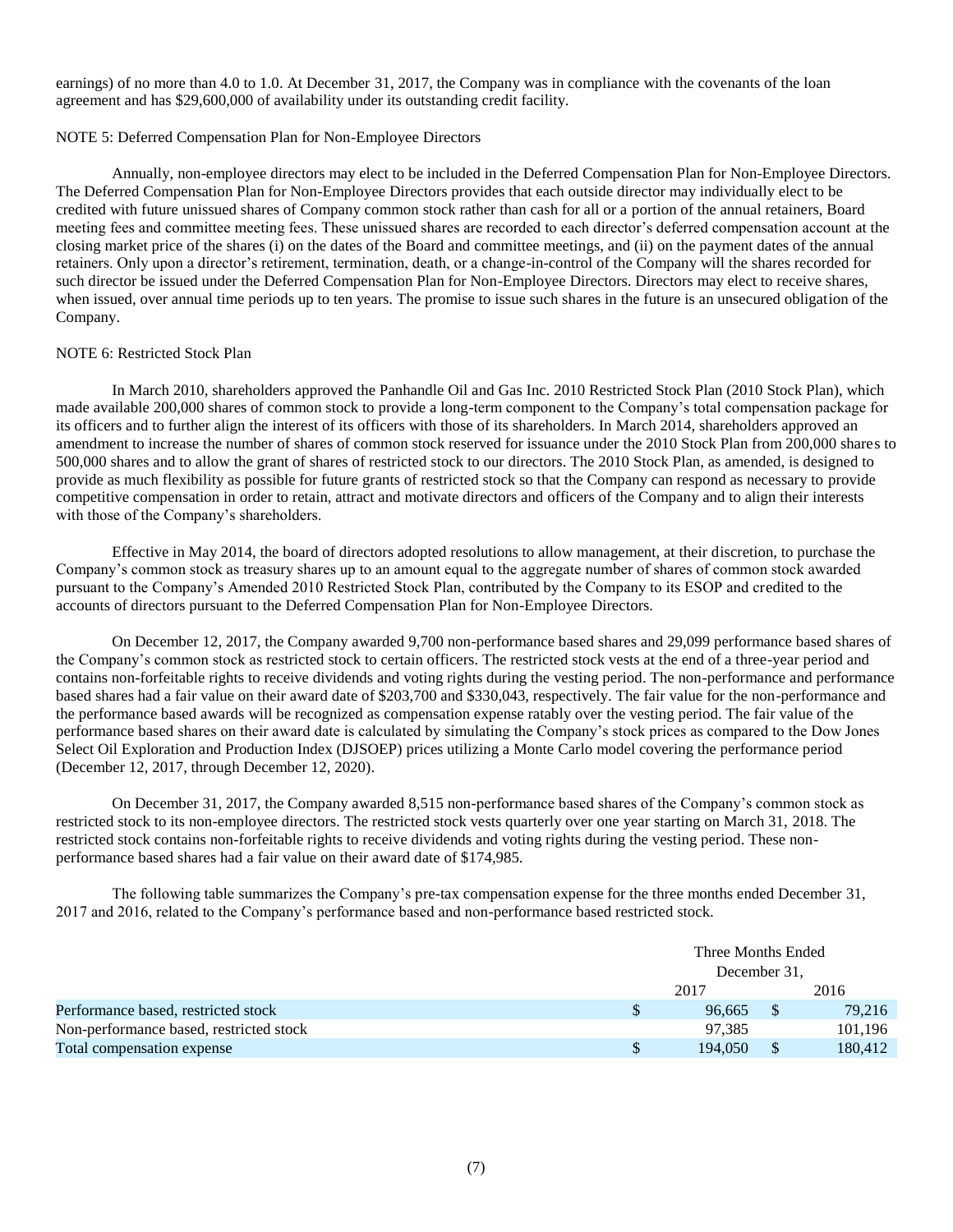A summary of the Company's unrecognized compensation cost for its unvested performance based and non-performance based restricted stock and the weighted-average periods over which the compensation cost is expected to be recognized are shown in the following table.

|                                         | As of December 31, 2017  |                  |  |  |
|-----------------------------------------|--------------------------|------------------|--|--|
|                                         | Unrecognized             | Weighted Average |  |  |
|                                         | <b>Compensation Cost</b> |                  |  |  |
| Performance based, restricted stock     | 500.996                  | 2.38             |  |  |
| Non-performance based, restricted stock | 521.426                  | 1.92             |  |  |
| Total                                   | 1,022,422                |                  |  |  |

#### NOTE 7: Properties and Equipment

#### *Divestitures*

During the first quarter of 2018, the Company sold 79 non-core marginal wells for \$557,750 and recorded a loss on the sales of \$272,236. The total gross asset value that was removed from the Balance Sheets due to these sales was approximately \$17.9 million. All of the wells included in the Assets held for sale line item on the Balance Sheets at September 30, 2017, were sold during the first quarter of 2018.

#### *Oil, NGL and Natural Gas Reserves*

Management considers the estimation of the Company's crude oil, NGL and natural gas reserves to be the most significant of its judgments and estimates. Changes in crude oil, NGL and natural gas reserve estimates affect the Company's calculation of DD&A, provision for retirement of assets and assessment of the need for asset impairments. On an annual basis, with a semi-annual update, the Company's Independent Consulting Petroleum Engineer, with assistance from Company staff, prepares estimates of crude oil, NGL and natural gas reserves based on available geological and seismic data, reservoir pressure data, core analysis reports, well logs, analogous reservoir performance history, production data and other available sources of engineering, geological and geophysical information. Between periods in which reserves would normally be calculated, the Company updates the reserve calculations utilizing appropriate prices for the current period. The estimated oil, NGL and natural gas reserves were computed using the 12-month average price calculated as the unweighted arithmetic average of the first-day-of-the-month oil, NGL and natural gas price for each month within the 12-month period prior to the balance sheet date, held flat over the life of the properties. However, projected future crude oil, NGL and natural gas pricing assumptions are used by management to prepare estimates of crude oil, NGL and natural gas reserves and future net cash flows used in asset impairment assessments and in formulating management's overall operating decisions. Crude oil, NGL and natural gas prices are volatile and affected by worldwide production and consumption and are outside the control of management.

#### *Impairment*

All long-lived assets, principally oil and natural gas properties, are monitored for potential impairment when circumstances indicate that the carrying value of the asset may be greater than its estimated future net cash flows. The evaluations involve significant judgment since the results are based on estimated future events, such as: inflation rates; future drilling and completion costs; future sales prices for oil, NGL and natural gas; future production costs; estimates of future oil, NGL and natural gas reserves to be recovered and the timing thereof; the economic and regulatory climates and other factors. The need to test a property for impairment may result from significant declines in sales prices or unfavorable adjustments to oil, NGL and natural gas reserves. Between periods in which reserves would normally be calculated, the Company updates the reserve calculations to reflect any material changes since the prior report was issued and then utilizes updated projected future price decks current with the period. For both the three months ended December 31, 2017 and 2016, the assessment resulted in no impairment provisions on producing properties . A significant reduction in oil, NGL and natural gas prices or a decline in reserve volumes may lead to additional impairment in future periods that may be material to the Company.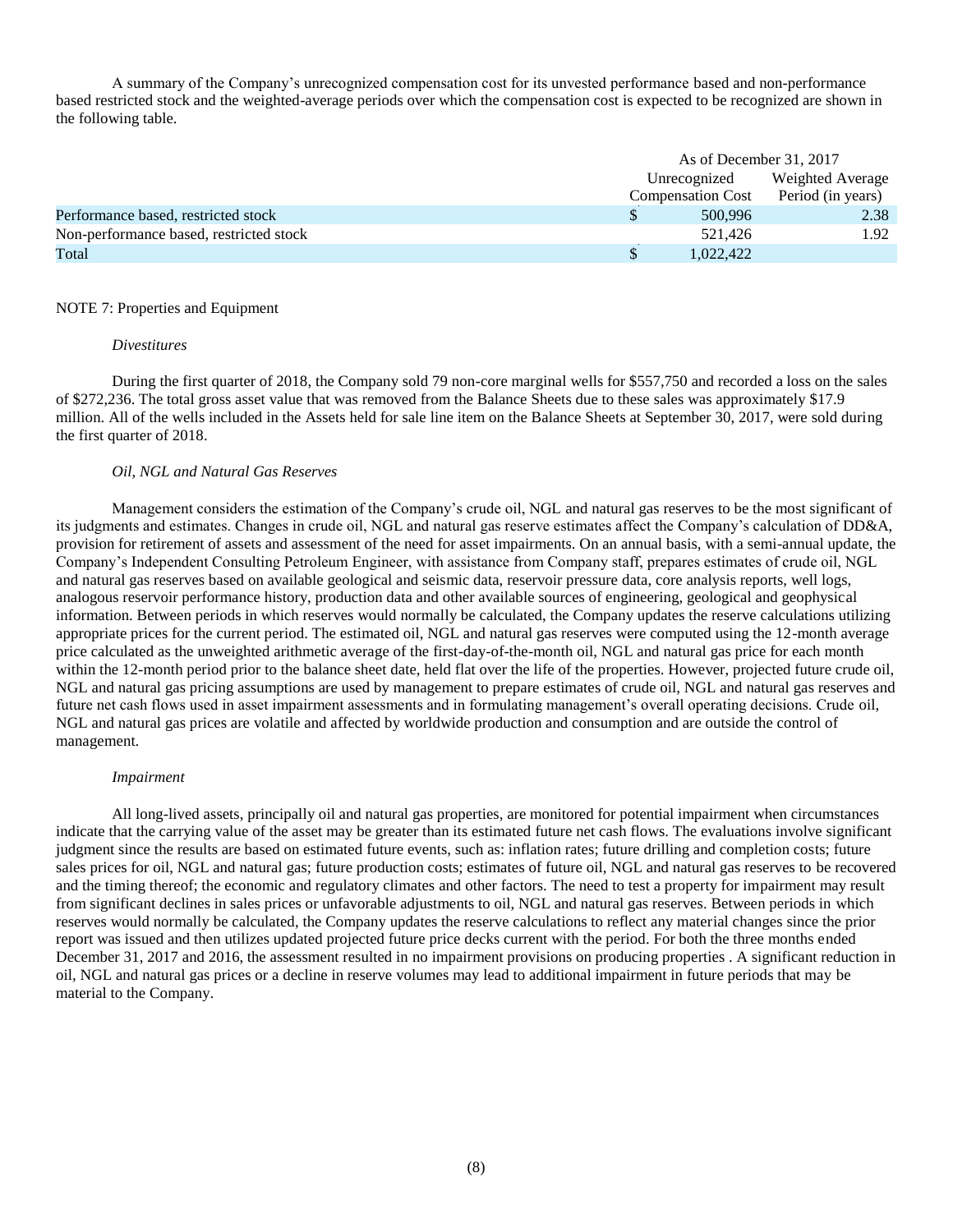### NOTE 8: Derivatives

The Company has entered into commodity price derivative agreements including fixed swap contracts and costless collar contracts. These instruments are intended to reduce the Company's exposure to short-term fluctuations in the price of oil and natural gas. Fixed swap contracts set a fixed price and provide payments to the Company if the index price is below the fixed price, or require payments by the Company if the index price is above the fixed price. Collar contracts set a fixed floor price and a fixed ceiling price and provide payments to the Company if the index price falls below the floor or require payments by the Company if the index price rises above the ceiling. These contracts cover only a portion of the Company's natural gas and oil production and provide only partial price protection against declines in natural gas and oil prices. These derivative instruments may expose the Company to risk of financial loss and limit the benefit of future increases in prices. All of the Company's derivative contracts are with Bank of Oklahoma and are secured under its credit facility with Bank of Oklahoma. The derivative instruments have settled or will settle based on the prices below.

|                               | Production volume |                        |                                 |
|-------------------------------|-------------------|------------------------|---------------------------------|
| Contract period               | covered per month | Index                  | Contract price                  |
| Natural gas costless collars  |                   |                        |                                 |
| January - March 2018          | 100,000 Mmbtu     | NYMEX Henry Hub        | \$3.50 floor / \$3.95 ceiling   |
| January - March 2018          | 150,000 Mmbtu     | <b>NYMEX Henry Hub</b> | \$3.40 floor / \$3.95 ceiling   |
| January - December 2018       | 40,000 Mmbtu      | NYMEX Henry Hub        | \$2.75 floor / \$3.35 ceiling   |
| January - December 2018       | 40,000 Mmbtu      | <b>NYMEX Henry Hub</b> | \$2.75 floor / \$3.30 ceiling   |
| April - December 2018         | 50,000 Mmbtu      | NYMEX Henry Hub        | \$2.80 floor / \$3.15 ceiling   |
| Natural gas fixed price swaps |                   |                        |                                 |
| January - March 2018          | 50,000 Mmbtu      | <b>NYMEX Henry Hub</b> | \$3.700                         |
| January - March 2018          | 75,000 Mmbtu      | <b>NYMEX Henry Hub</b> | \$3.575                         |
| January - March 2018          | 100,000 Mmbtu     | NYMEX Henry Hub        | \$3.520                         |
| January - December 2018       | 50,000 Mmbtu      | <b>NYMEX Henry Hub</b> | \$3.080                         |
| April - December 2018         | 40,000 Mmbtu      | NYMEX Henry Hub        | \$2.910                         |
| July - December 2018          | 100,000 Mmbtu     | <b>NYMEX Henry Hub</b> | \$2.835                         |
| Oil costless collars          |                   |                        |                                 |
| January - June 2018           | 2,000 Bbls        | <b>NYMEX WTI</b>       | \$47.50 floor / \$52.75 ceiling |
| January - December 2018       | 2,000 Bbls        | <b>NYMEX WTI</b>       | \$47.50 floor / \$52.50 ceiling |
| January - December 2018       | $2.000$ Bbls      | <b>NYMEX WTI</b>       | \$48.00 floor / \$53.25 ceiling |
| January - December 2018       | $2,000$ Bbls      | <b>NYMEX WTI</b>       | \$50.00 floor / \$55.75 ceiling |
| July - December 2018          | 3,000 Bbls        | <b>NYMEX WTI</b>       | \$50.00 floor / \$58.00 ceiling |
| Oil fixed price swaps         |                   |                        |                                 |
| January - March 2018          | 4,000 Bbls        | <b>NYMEX WTI</b>       | \$54.00                         |
| January - June 2018           | 4,000 Bbls        | <b>NYMEX WTI</b>       | \$51.25                         |
| January - December 2018       | 3,000 Bbls        | <b>NYMEX WTI</b>       | \$50.72                         |
| January - December 2018       | 2,000 Bbls        | <b>NYMEX WTI</b>       | \$52.02                         |
| April - December 2018         | 4,000 Bbls        | <b>NYMEX WTI</b>       | \$54.14                         |
| July - December 2018          | 2,000 Bbls        | <b>NYMEX WTI</b>       | \$58.20                         |

#### Derivative contracts in place as of December 31, 2017

The Company has elected not to complete all of the documentation requirements necessary to permit these derivative contracts to be accounted for as cash flow hedges. The Company's fair value of derivative contracts was a net liability of \$334,877 as of December 31, 2017, and a net asset of \$516,159 as of September 30, 2017. Cash received related to derivative contracts settled during the three-month period ended December 31, 2017, was \$357,184 compared to cash paid of \$184,270 in the same period in the prior year.

The fair value amounts recognized for the Company's derivative contracts executed with the same counterparty under a master netting arrangement may be offset. The Company has the choice to offset or not, but that choice must be applied consistently. A master netting arrangement exists if the reporting entity has multiple contracts with a single counterparty that are subject to a contractual agreement that provides for the net settlement of all contracts through a single payment in a single currency in the event of default on or termination of any one contract. Offsetting the fair values recognized for the derivative contracts outstanding with a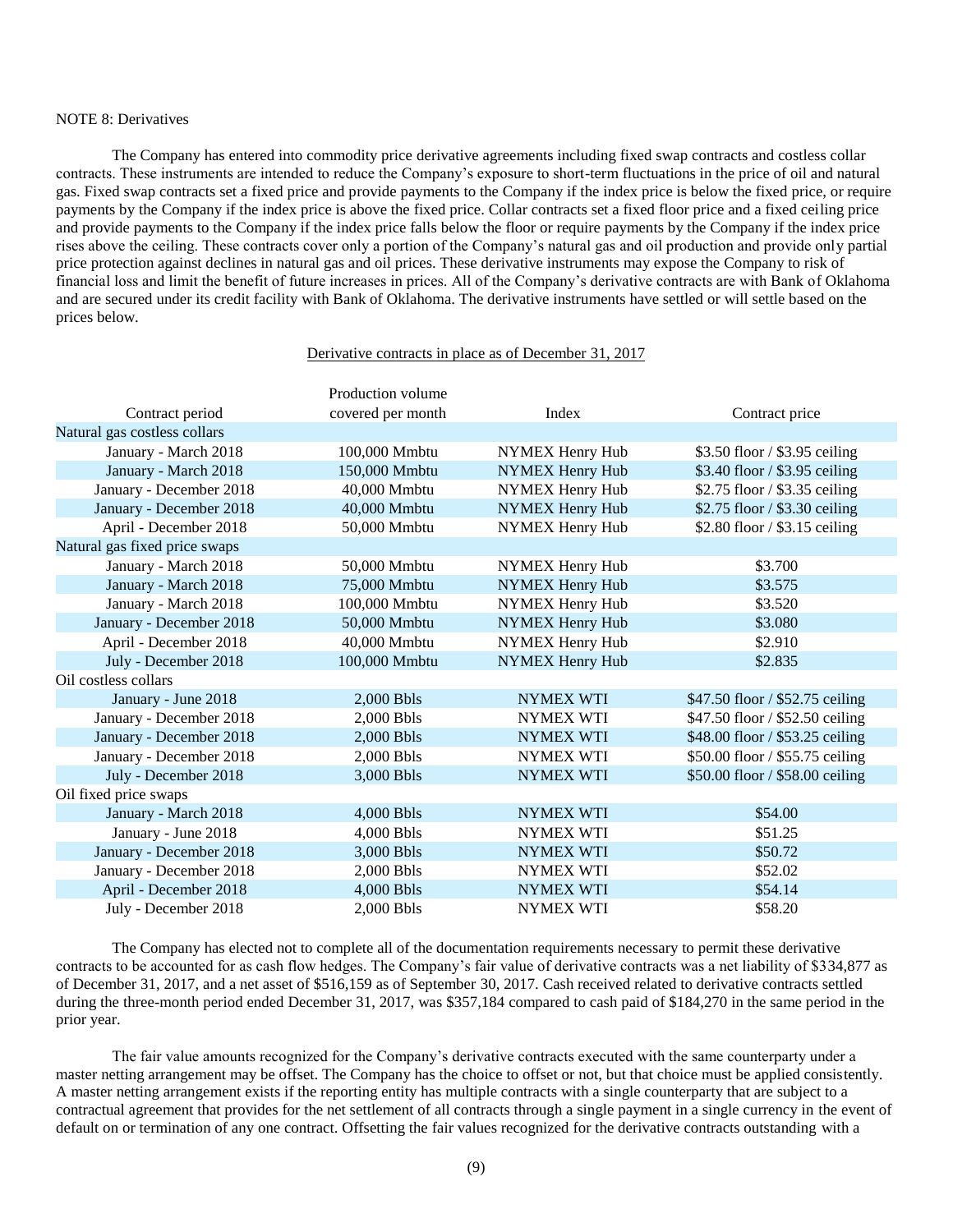single counterparty results in the net fair value of the transactions being reported as an asset or a liability in the Condensed Balance Sheets.

The following table summarizes and reconciles the Company's derivative contracts' fair values at a gross level back to net fair value presentation on the Company's Condensed Balance Sheets at December 31, 2017, and September 30, 2017. The Company has offset all amounts subject to master netting agreements in the Company's Condensed Balance Sheets at December 31, 2017, and September 30, 2017.

|                                              | December 31, 2017 |                            |           | September 30, 2017         |                          |              |  |  |  |  |
|----------------------------------------------|-------------------|----------------------------|-----------|----------------------------|--------------------------|--------------|--|--|--|--|
|                                              | Fair Value (a)    |                            |           | Fair Value (a)             |                          |              |  |  |  |  |
|                                              |                   | <b>Commodity Contracts</b> |           | <b>Commodity Contracts</b> |                          |              |  |  |  |  |
|                                              |                   |                            |           |                            | Non-                     | Non-         |  |  |  |  |
|                                              | Current           | Current                    | Current   | Current                    | Current                  | Current      |  |  |  |  |
|                                              | Assets            | Liabilities                | Assets    | Liabilities                | Assets                   | Liabilities  |  |  |  |  |
| Gross amounts recognized                     | \$1,259,358       | \$1,594,235                | \$735,702 | \$190,778                  | 9,439<br><sup>8</sup>    | 38,204<br>-8 |  |  |  |  |
| Offsetting adjustments                       | (1,259,358)       | (1,259,358)                | (190,778) | (190, 778)                 | (9, 439)                 | (9, 439)     |  |  |  |  |
| Net presentation on Condensed Balance Sheets | $\sim$            | 334,877                    | \$544.924 | -S<br>$\blacksquare$       | $\overline{\phantom{0}}$ | 28.765<br>S. |  |  |  |  |

(a) See Fair Value Measurements section for further disclosures regarding fair value of financial instruments.

The fair value of derivative assets and derivative liabilities is adjusted for credit risk. The impact of credit risk was immaterial for all periods presented.

#### NOTE 9: Fair Value Measurements

Fair value is defined as the amount that would be received from the sale of an asset or paid for the transfer of a liability in an orderly transaction between market participants, i.e., an exit price. To estimate an exit price, a three-level hierarchy is used. The fair value hierarchy prioritizes the inputs, which refer broadly to assumptions market participants would use in pricing an asset or a liability, into three levels. Level 1 inputs are unadjusted quoted prices in active markets for identical assets and liabilities. Level 2 inputs are inputs other than quoted prices included within Level 1 that are observable for the asset or liability, either directly or indirectly. If the asset or liability has a specified (contractual) term, a Level 2 input must be observable for substantially the full term of the asset or liability. Level 2 inputs include the following: (i) quoted prices for similar assets or liabilities in active markets; (ii) quoted prices for identical or similar assets or liabilities in markets that are not active; (iii) inputs other than quoted prices that are observable for the asset or liability; or (iv) inputs that are derived principally from or corroborated by observable market data by correlation or other means. Level 3 inputs are unobservable inputs for the financial asset or liability.

The following table provides fair value measurement information for financial assets and liabilities measured at fair value on a recurring basis as of December 31, 2017.

|                                 |                | Fair Value Measurement at December 31, 2017 |                |    |                |   |                   |  |
|---------------------------------|----------------|---------------------------------------------|----------------|----|----------------|---|-------------------|--|
|                                 | <b>Ouoted</b>  |                                             | Significant    |    |                |   |                   |  |
|                                 | Prices in      |                                             | Other          |    | Significant    |   |                   |  |
|                                 | Active         |                                             | Observable     |    | Unobservable   |   |                   |  |
|                                 | <b>Markets</b> |                                             | Inputs         |    | Inputs         |   | <b>Total Fair</b> |  |
|                                 | (Level 1)      |                                             | (Level 2)      |    | (Level 3)      |   | Value             |  |
| Financial Assets (Liabilities): |                |                                             |                |    |                |   |                   |  |
| Derivative Contracts - Swaps    |                | $\sim$ $-$                                  | $(311,709)$ \$ |    | $\blacksquare$ | S | (311,709)         |  |
| Derivative Contracts - Collars  |                | $\sim$                                      | $\sim$         | -S | (23, 168)      |   | (23, 168)         |  |

Level 2 – Market Approach - The fair values of the Company's swaps are based on a third-party pricing model which utilizes inputs that are either readily available in the public market, such as natural gas curves, or can be corroborated from active markets. These values are based upon future prices, time to maturity and other factors. These values are then compared to the values given by our counterparties for reasonableness.

Level 3 – The fair values of the Company's costless collar contracts are based on a pricing model which utilizes inputs that are unobservable or not readily available in the public market. These values are based upon future prices,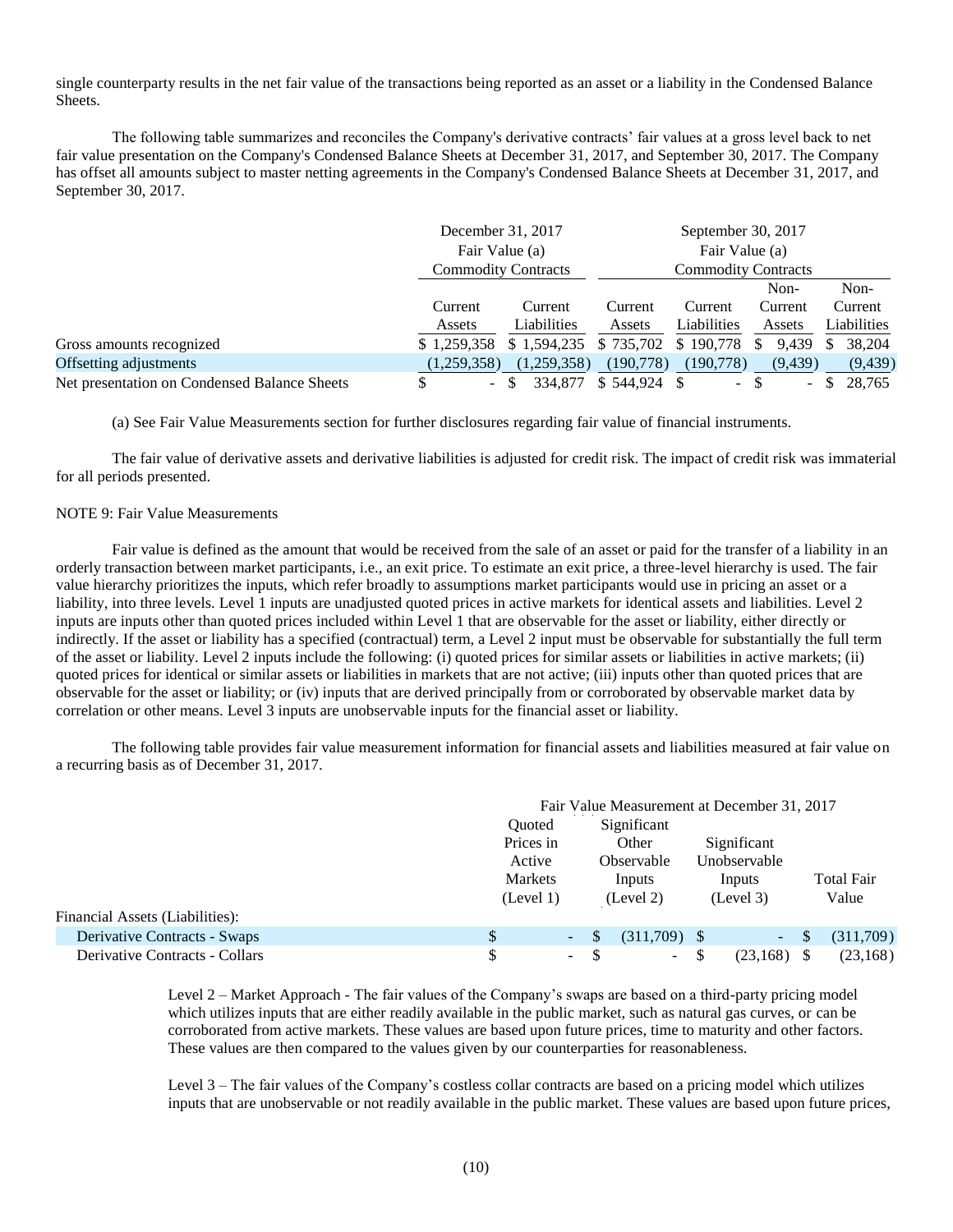volatility, time to maturity and other factors. These values are then compared to the values given by our counterparties for reasonableness.

The significant unobservable inputs for Level 3 derivative contracts include market volatility and credit risk of counterparties. Changes in these inputs will impact the fair value measurement of our derivative contracts. An increase (decrease) in the volatility of oil and natural gas prices will decrease (increase) the fair value of oil and natural gas derivatives and adverse changes to our counterparties' creditworthiness will decrease the fair value of our derivatives.

The following table represents quantitative disclosures about unobservable inputs for Level 3 Fair Value Measurements.

| Instrument Type     | Unobservable Input         | Range           | Weighted<br>Average |              | Fair Value<br>December<br>31, 2017 |  |  |
|---------------------|----------------------------|-----------------|---------------------|--------------|------------------------------------|--|--|
|                     |                            |                 |                     |              |                                    |  |  |
| Oil Collars         | Oil price volatility curve | $0\% - 21.42\%$ | 12.58%              | <sup>S</sup> | (616, 236)                         |  |  |
| Natural Gas Collars | Gas price volatility curve | $0\% - 25.72\%$ | 16.66%              |              | 593.068                            |  |  |

A reconciliation of the Company's derivative contracts classified as Level 3 measurements is presented below. All gains and losses are presented on the Gains (losses) on derivative contracts line item on our Condensed Statements of Operations.

|                                               | Derivatives |  |  |
|-----------------------------------------------|-------------|--|--|
| Balance of Level 3 as of October 1, 2017      | 151,553     |  |  |
| Total gains or (losses)                       |             |  |  |
| Included in earnings                          | (269, 870)  |  |  |
| Included in other comprehensive income (loss) |             |  |  |
| Purchases, issuances and settlements          | 95.149      |  |  |
| Transfers in and out of Level 3               |             |  |  |
| Balance of Level 3 as of December 31, 2017    | (23, 168)   |  |  |

At December 31, 2017, and September 30, 2017, the fair value of financial instruments approximated their carrying amounts. Financial instruments include long-term debt, which the valuation is classified as Level 3 and is based on a valuation technique that requires inputs that are both unobservable and significant to the overall fair value measurement. The fair value measurement of our long-term debt is valued using a discounted cash flow model that calculates the present value of future cash flows pursuant to the terms of the debt agreements and applies estimated current market interest rates. The estimated current market interest rates are based primarily on interest rates currently being offered on borrowings of similar amounts and terms. In addition, no valuation input adjustments were considered necessary relating to nonperformance risk for the debt agreements.

## <span id="page-13-0"></span>**ITEM 2 MANAGEMENT'S DISCUSSION AND ANALYSIS OF FINANCIAL CONDITION AND RESULTS OF OPERATIONS**

#### FORWARD-LOOKING STATEMENTS AND RISK FACTORS

Forward-Looking Statements for fiscal 2018 and later periods are made in this document. Such statements represent estimates by management based on the Company's historical operating trends, its proved oil, NGL and natural gas reserves and other information currently available to management. The Company cautions that the Forward-Looking Statements provided herein are subject to all the risks and uncertainties incident to the acquisition, development and marketing of, and exploration for oil, NGL and natural gas reserves. Investors should also read the other information in this Form 10-Q and the Company's 2017 Annual Report on Form 10-K where risk factors are presented and further discussed. For all the above reasons, actual results may vary materially from the Forward-Looking Statements and there is no assurance that the assumptions used are necessarily the most likely to occur.

### LIQUIDITY AND CAPITAL RESOURCES

The Company had positive working capital of \$5,521,227 at December 31, 2017, compared to positive working capital of \$6,451,356 at September 30, 2017. The change in working capital was mainly due to the net change in receivables (payables) for derivative contracts and decreased payables for drilling activity as of December 31, 2017.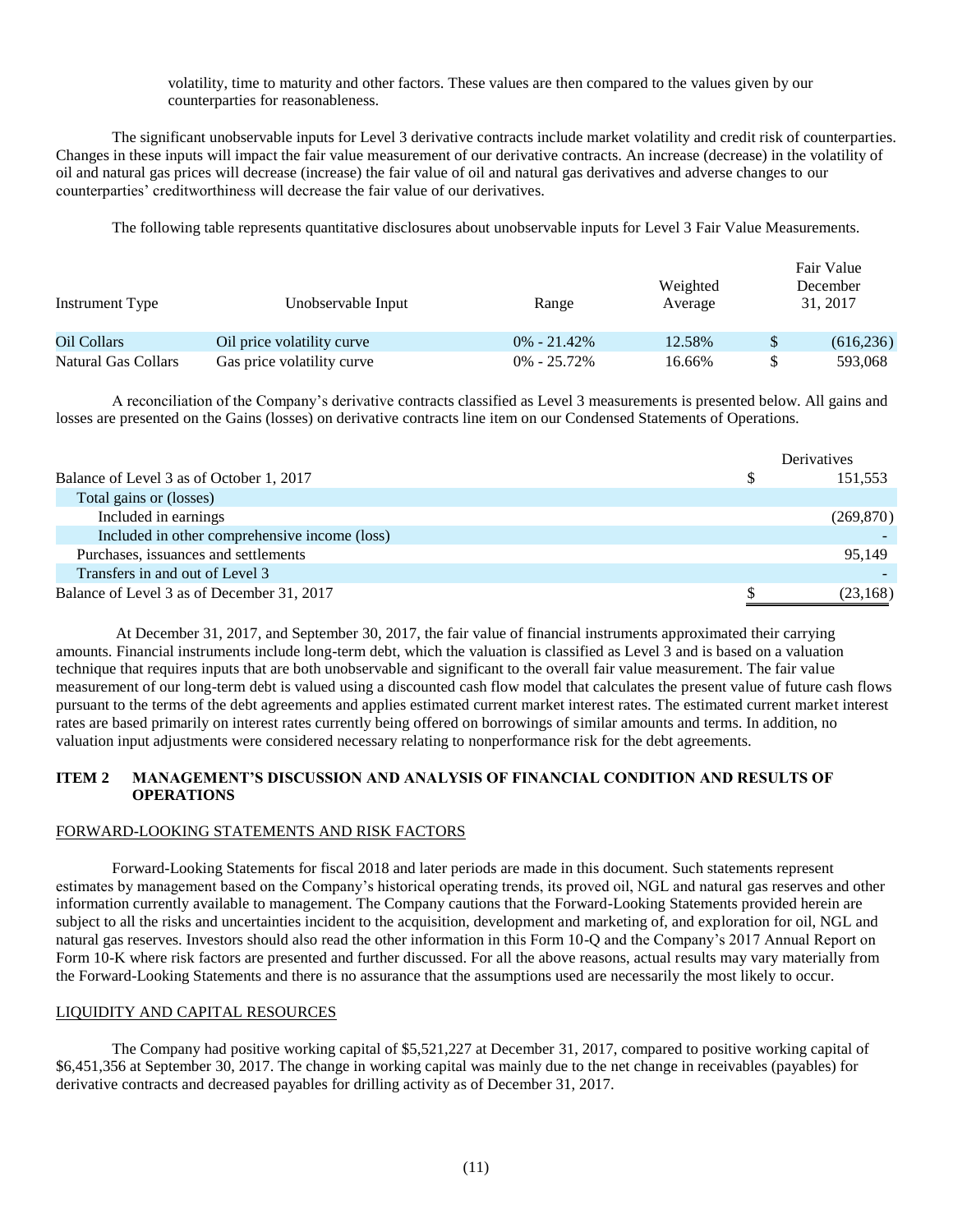### Liquidity:

Cash and cash equivalents were \$568,427 as of December 31, 2017, compared to \$557,791 at September 30, 2017, an increase of \$10,636. Cash flows for the three months ended December 31 are summarized as follows:

Net cash provided (used) by:

|                                                  | 2017        | 2016        | Change      |
|--------------------------------------------------|-------------|-------------|-------------|
| <b>Operating activities</b>                      | 7,198,583   | 3,683,651   | 3.514.932   |
| Investing activities                             | (4,421,737) | (2,192,094) | (2,229,643) |
| Financing activities                             | (2,766,210) | (1,477,781) | (1,288,429) |
| Increase (decrease) in cash and cash equivalents | 10.636      | 13.776      | (3,140)     |

#### Operating activities:

Net cash provided by operating activities increased \$3,514,932 during the 2018 period, as compared to the 2017 period, primarily the result of the following:

- Decreased receipts from leasing of fee mineral acreage of \$748,886.
- Receipts of oil, NGL and natural gas sales (net of production taxes and gathering, transportation and marketing costs) and other increased \$4,255,391.
- Increased net receipts on derivative contracts of \$541,454.
- Increased interest payments of \$156,048.
- Increased payments for G&A and other expenses of \$424,796.

#### Investing activities:

Net cash used by investing activities increased \$2,229,643 during the 2018 period, as compared to the 2017 period, primarily due to higher payments of \$2,810,357 for drilling and completion activity partially offset by higher proceeds of \$557,750 from the sale of assets during 2018.

#### Financing activities:

Net cash used by financing activities increased \$1,288,429 during the 2018 period, as compared to the 2017 period, primarily the result of higher net payments on long-term debt of \$1,422,220.

#### Capital Resources:

Capital expenditures to drill and complete wells increased \$2,810,357 (129%) from the 2017 to the 2018 period. The Company completed the last of its significant drilling projects that were started in 2017 during the first quarter of 2018. The final four wells of the ten-well Eagle Ford shale drilling program were completed and started producing in 2018. Drilling activity from these programs significantly increased capital expenditures in 2017 compared to that of 2016. With current uncertain drilling expectations for the remainder of the year, it appears at this time that 2018 capital expenditures may be lower than 2017 capital expenditures.

Since the Company is not the operator of any of its oil and natural gas properties, it is extremely difficult for us to predict levels of future participation in the drilling and completion of new wells and their associated capital expenditures. This makes 2018 capital expenditures for drilling and completion projects difficult to forecast.

The Company received lease bonus payments during the first quarter of 2018 totaling \$98,692. Looking forward, the cash flow benefit from bonus payments associated with the leasing of drilling rights on the Company's mineral acreage is very difficult to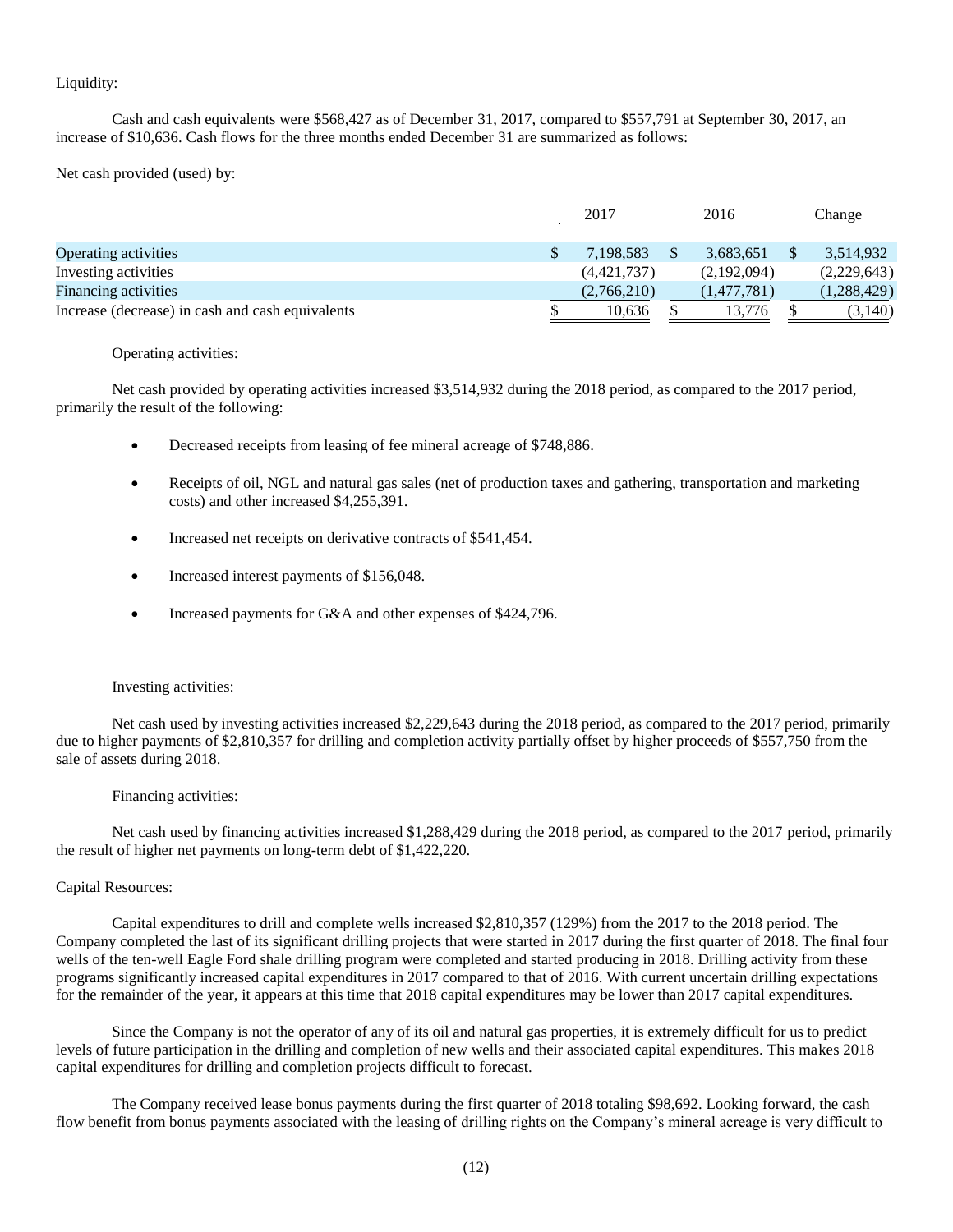project as the Company's mineral acreage position is so diverse and spread across several states. However, management will continue to strategically evaluate the merit of leasing certain of the Company's mineral acres.

With continued oil and natural gas price volatility, management continues to evaluate opportunities for product price protection through additional hedging of the Company's future oil and natural gas production. See NOTE 8– "Derivatives" for a complete list of the Company's outstanding derivative contracts.

The use of the Company's cash provided by operating activities and resultant change to cash is summarized in the table below:

|                                                         | Three months ended |
|---------------------------------------------------------|--------------------|
|                                                         | December 31, 2017  |
| Cash provided by operating activities                   | 7,198,583          |
| Cash provided (used) by:                                |                    |
| Capital expenditures - drilling and completion of wells | (4,984,880)        |
| Quarterly dividends of \$.04 per share                  | (671,890)          |
| Treasury stock purchases                                | (272,100)          |
| Net borrowings (payments) on credit facility            | (1,822,220)        |
| Other investing and financing activities                | 563,143            |
| Net cash used                                           | (7,187,947)        |
|                                                         |                    |
| Net increase (decrease) in cash                         | 10.636             |

Outstanding borrowings on the credit facility at December 31, 2017, were \$50,400,000.

Looking forward, the Company expects to fund overhead costs, capital additions related to the drilling and completion of wells, treasury stock purchases, if any, and dividend payments from cash provided by operating activities, cash on hand and borrowings utilizing our bank credit facility. Any excess cash is intended to be used to reduce existing bank debt. The Company had availability (\$29,600,000 at December 31, 2017) under its revolving credit facility and is in compliance with its debt covenants (current ratio, debt to trailing 12-month EBITDA, as defined by bank agreement, and dividends as a percent of operating cash flow). The debt covenants limit the maximum ratio of the Company's debt to EBITDA to no more than 4:1.

The borrowing base under the credit facility was redetermined in October 2017 and left unchanged at \$80 million, which is a level that is expected to provide ample liquidity for the Company to continue to employ its normal operating strategies. The next redetermination is scheduled for June 2018.

Based on expected capital expenditure levels, anticipated cash provided by operating activities for 2018 and availability under its credit facility, the Company has sufficient liquidity to fund its ongoing operations.

### RESULTS OF OPERATIONS

THREE MONTHS ENDED DECEMBER 31, 2017 – COMPARED TO THREE MONTHS ENDED DECEMBER 31, 2016

### Overview:

The Company recorded a first quarter 2018 net income of \$13,784,939, or \$0.81 per share, as compared to a net loss of \$2,238,392, or \$0.13 per share, in the 2017 quarter. The change in net income (loss) was principally the result of increased tax benefits (due to new federal tax law), increased oil, NGL and natural gas sales, decreased losses on derivative contracts and increased miscellaneous income; partially offset by decreased lease bonuses, increased DD&A and increased lease operating expenses. These items are further discussed below.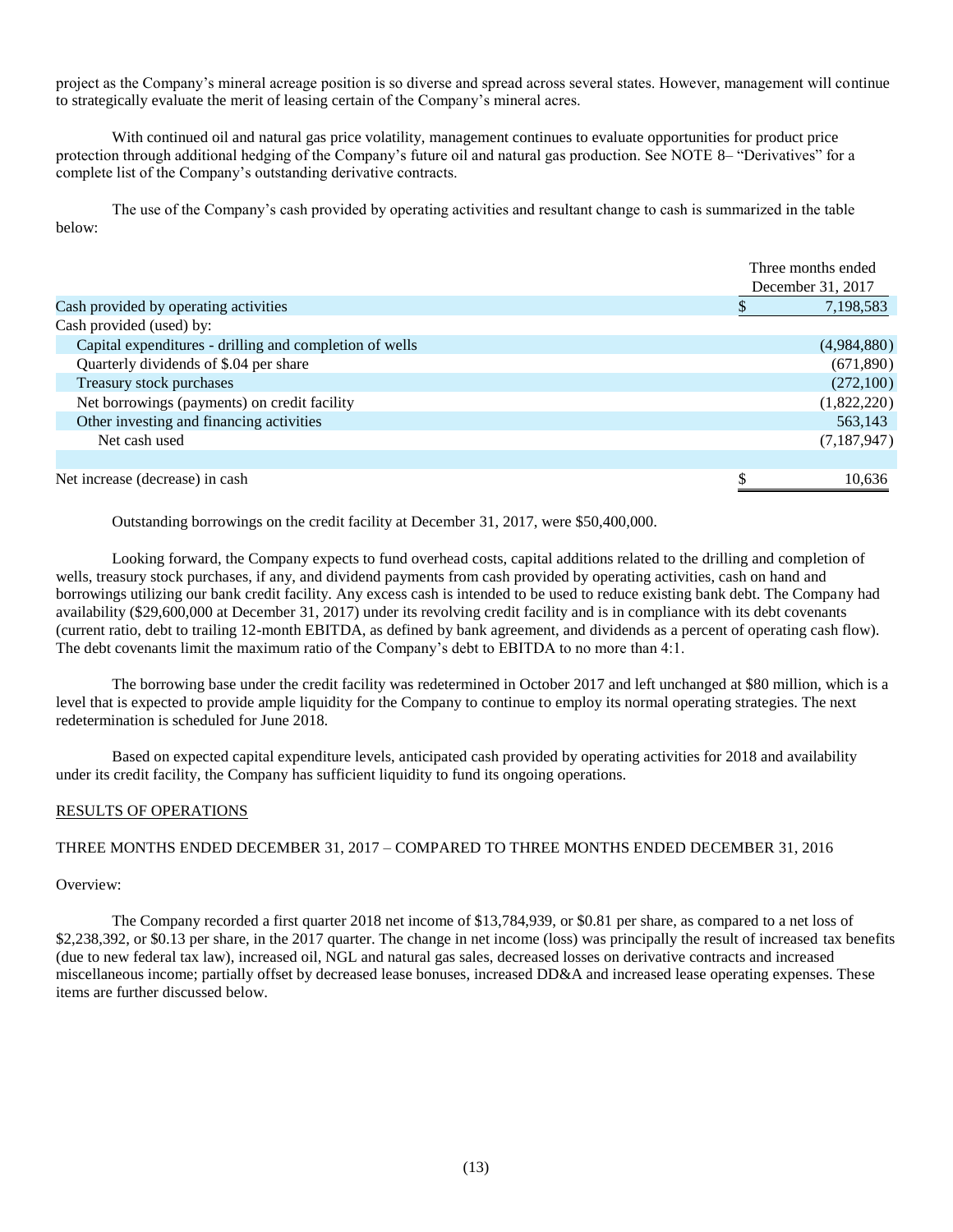Oil, NGL and Natural Gas Sales:

Oil, NGL and natural gas sales increased \$3,988,201 or 45% for the 2018 quarter. Oil, NGL and natural gas sales were up due to increases in oil and NGL prices of 17% and 40%, respectively, and increased oil, NGL and natural gas sales volumes of 20%, 103% and 32%, respectively, slightly offset by decreased natural gas prices of 3%. The following table outlines the Company's production and average sales prices for oil, NGL and natural gas for the three month periods of fiscal 2018 and 2017:

|                    | Oil Bbls<br>Sold | Average<br>Price | <b>NGL Bbls</b><br>Sold | Average<br>Price | Mcf<br>Sold | Average<br>Price | Mcfe<br>Sold | Average<br>Price |
|--------------------|------------------|------------------|-------------------------|------------------|-------------|------------------|--------------|------------------|
| Three months ended |                  |                  |                         |                  |             |                  |              |                  |
| 12/31/2017         | 90.837           | 53.83            | 72,401                  | 26.10            | 2,442,384   | 2.50             | 3.421.812    | 3.77             |
| 12/31/2016         | 75,636           | 46.09            | 35,651                  | 18.65            | .849.692    | 2.57             | 2.517.414    | 3.54             |

The results of our 2017 drilling program are now coming to fruition as the last four Eagle Ford wells began sales in mid-November 2017. The oil production increase is a result of the ten-well drilling program in the Eagle Ford Shale and the six-well program in the Anadarko Basin Woodford Shale. The increase was partially offset by the natural decline in oil production from the Bakken in North Dakota. The NGL production increase is attributed to the liquid-rich production from the six-well drilling program in the Anadarko Basin Woodford Shale. Increased gas production is realized from the eight-well drilling program in the southeastern Oklahoma Woodford Shale and the six-well program in the Anadarko Basin Woodford Shale. The gas production increase was partially offset by naturally declining production from the Fayetteville Shale and, to a much lesser extent, marginal property divestitures in the Anadarko Basin Granite Wash and SE Leedey Cleveland play in western Oklahoma.

Production for the last five quarters was as follows:

| Oil Bbls Sold |        |               | Mcfe Sold |
|---------------|--------|---------------|-----------|
| 90.837        | 72.401 | 2,442,384     | 3,421,812 |
| 93,027        | 65,034 | 2,330,838     | 3,279,204 |
| 75.467        | 39.337 | 2,265,091     | 2,953,915 |
| 66.547        | 33,836 | 1,748,909     | 2,351,207 |
| 75.636        | 35,651 | 1,849,692     | 2,517,414 |
|               |        | NGL Bbls Sold | Mcf Sold  |

Lease Bonuses and Rentals:

Lease bonuses and rentals decreased \$740,999 in the 2018 quarter. The decrease was mainly due to the Company completing mineral lease packages covering several counties in Oklahoma in the 2017 quarter. There were no significant lease packages in the 2018 quarter.

Gains (Losses) on Derivative Contracts:

The fair value of derivative contracts was a net liability of \$334,877 as of December 31, 2017, and a net liability of \$2,944,534 as of December 31, 2016. We had a net loss on derivative contracts of \$493,852 in the 2018 quarter as compared to a net loss of \$2,700,533 in the 2017 quarter. The change is principally due to the oil and natural gas collars and fixed price swaps being more punitive in the 2017 quarter, as NYMEX oil and natural gas futures experienced larger increases in price in relation to the collars and the fixed prices of the swaps.

#### Lease Operating Expenses (LOE):

LOE increased \$577,294 or 19% in the 2018 quarter. LOE per Mcfe decreased in the 2018 quarter to \$1.06 compared to \$1.21 in the 2017 quarter. LOE related to field operating costs increased \$151,667 in the 2018 quarter compared to the 2017 quarter, a 9% increase. Field operating costs were \$.54 per Mcfe in the 2018 quarter as compared to \$.67 per Mcfe in the 2017 quarter. The decrease in rate in the 2018 quarter is principally the result of significant new low-cost production coming on line late in fiscal 2017 and the first quarter of 2018 and the company selling some marginal properties which had higher operating costs.

The increase in LOE related to field operating costs was coupled with an increase in handling fees (primarily gathering, transportation and marketing costs) of \$425,627 in the 2018 quarter compared to the 2017 quarter. On a per Mcfe basis, these handling fees were \$0.52 in the 2018 quarter as compared to \$0.54 in the 2017 quarter. Natural gas sales bear the large majority of the handling fees while oil sales incur a much smaller amount. Handling fees are charged either as a percent of sales or based on production volumes.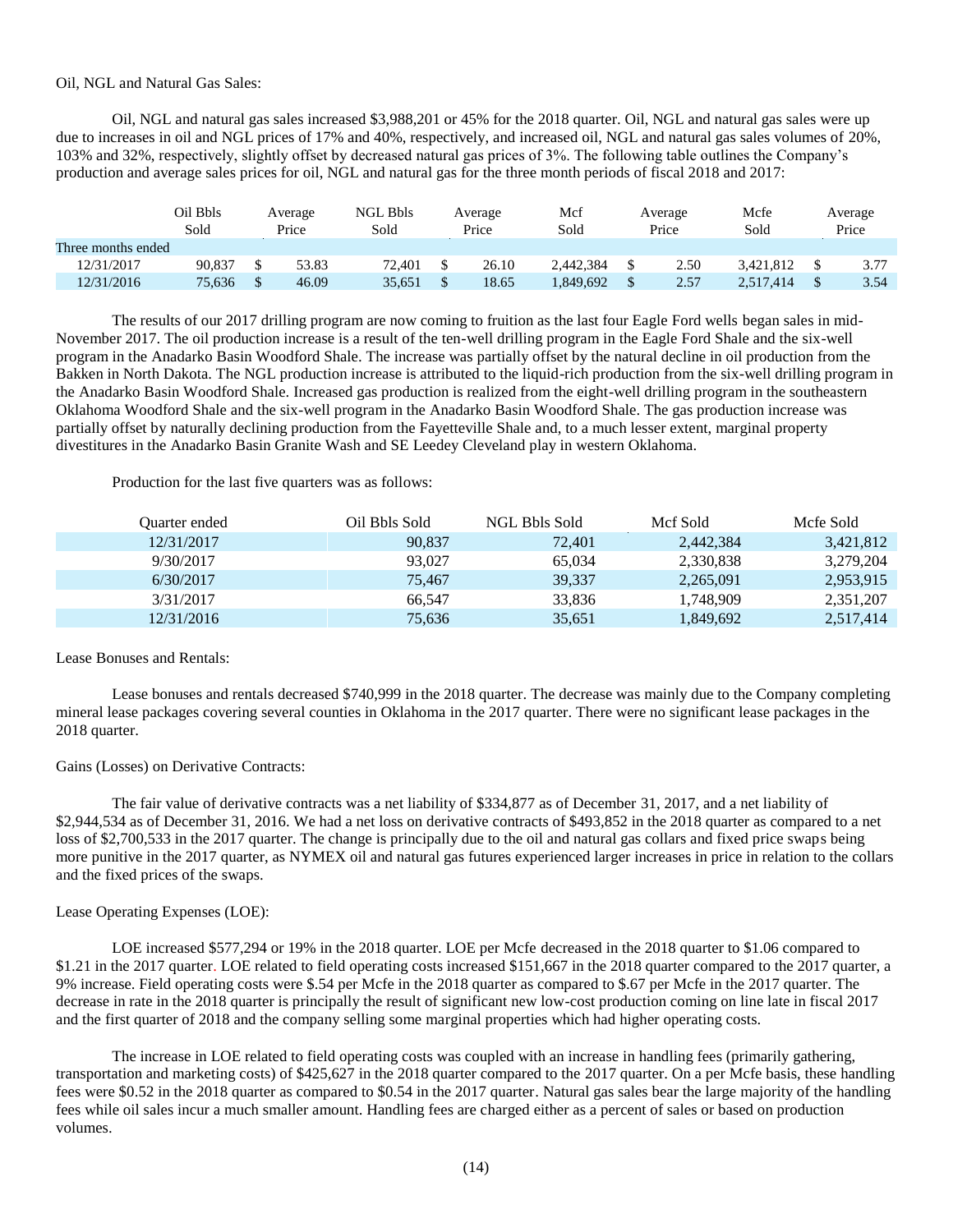#### Depreciation, Depletion and Amortization (DD&A):

DD&A increased \$441,561 or 9% in the 2018 quarter. DD&A in the 2018 quarter was \$1.54 per Mcfe as compared to \$1.92 per Mcfe in the 2017 quarter. DD&A decreased \$1,295,181 as a result of this \$.38 decrease in the DD&A rate per Mcfe. An offsetting increase of \$1,736,742 was the result of production increasing 36% in the 2018 quarter compared to the 2017 quarter. The rate decrease is mainly due to higher oil, NGL and natural gas prices utilized in the reserve calculations during the 2018 quarter, as compared to the 2017 quarter, lengthening the economic life of wells thus resulting in higher projected remaining reserves on a significant number of wells. The Company had new high-volume wells with low finding costs begin producing in the latter half of 2017 and the first quarter of 2018, which also contributed to the rate decrease.

#### Loss (Gain) on Asset Sales and Other:

Miscellaneous income (which is included in this line item on the Statement of Operations) increased \$538,755 during the 2018 quarter. This increase was primarily related to the forfeiture of earnest money by a counterparty when the potential asset sale did not close. This increase was partially offset by a loss on sale of non-core assets of \$272,236.

#### Income Taxes:

Income taxes changed \$11,603,000, from a \$1,107,000 benefit in the 2017 quarter to a \$12,710,000 benefit in the 2018 quarter. This was mostly the result of the new Tax Cuts and Jobs Act enacted in December 2017 that reduces the US federal corporate tax rate from 35% to 21%. An estimate of the tax effects of this law change on our existing deferred tax liabilities of \$12,652,000 was made in the 2018 quarter and is directly affecting the effective tax rate noted for this period. Additionally, due to the Company having a September 30 year end versus a calendar year end, we have calculated the current year's federal tax provision using a blended rate of 24.53% to adjust for one quarter of our fiscal year being under the old rate of 35% and the remaining three quarters being under the new rate of 21%. The effective tax rate changed from a 33% benefit in the 2017 quarter to a 1,182% benefit in the 2018 quarter.

When a provision for income taxes is expected for the year, federal and Oklahoma excess percentage depletion decreases the effective tax rate, while the effect is to increase the effective tax rate when a benefit for income taxes is recorded.

#### CRITICAL ACCOUNTING POLICIES AND ESTIMATES

Critical accounting policies are those the Company believes are most important to portraying its financial conditions and results of operations and also require the greatest amount of subjective or complex judgments by management. Judgments and uncertainties regarding the application of these policies may result in materially different amounts being reported under various conditions or using different assumptions. There have been no material changes to the critical accounting policies previously disclosed in the Company's Form 10-K for the fiscal year ended September 30, 2017.

### **ITEM 3 QUANTITATIVE AND QUALITATIVE DISCLOSURES ABOUT MARKET RISK**

#### <span id="page-17-0"></span>**Market Risk**

Oil, NGL and natural gas prices historically have been volatile, and this volatility is expected to continue. Uncertainty continues to exist as to the direction of oil, NGL and natural gas price trends, and there remains a rather wide divergence in the opinions held in the industry. The Company can be significantly impacted by changes in oil and natural gas prices. The market price of oil, NGL and natural gas in 2018 will impact the amount of cash generated from operating activities, which will in turn impact the level of the Company's capital expenditures and production. Excluding the impact of the Company's 2018 derivative contracts, the price sensitivity in 2018 for each \$1.00 per barrel change in wellhead oil price is \$310,677 for operating revenue based on the Company's prior year oil volumes. The price sensitivity in 2018 for each \$0.10 per Mcf change in wellhead natural gas price is \$819,453 for operating revenue based on the Company's prior year natural gas volumes.

#### **Commodity Price Risk**

The Company periodically utilizes derivative contracts to reduce its exposure to unfavorable changes in oil and natural gas prices. The Company does not enter into these derivatives for speculative or trading purposes. All of our outstanding derivative contracts are with Bank of Oklahoma and are secured. These arrangements cover only a portion of the Company's production and provide only partial price protection against declines in oil and natural gas prices. These derivative contracts expose the Company to risk of financial loss and limit the benefit of future increases in prices. For the Company's oil fixed price swaps, a change of \$1.00 in the NYMEX WTI forward strip prices would result in a change to pre-tax operating income of approximately \$147,000. For the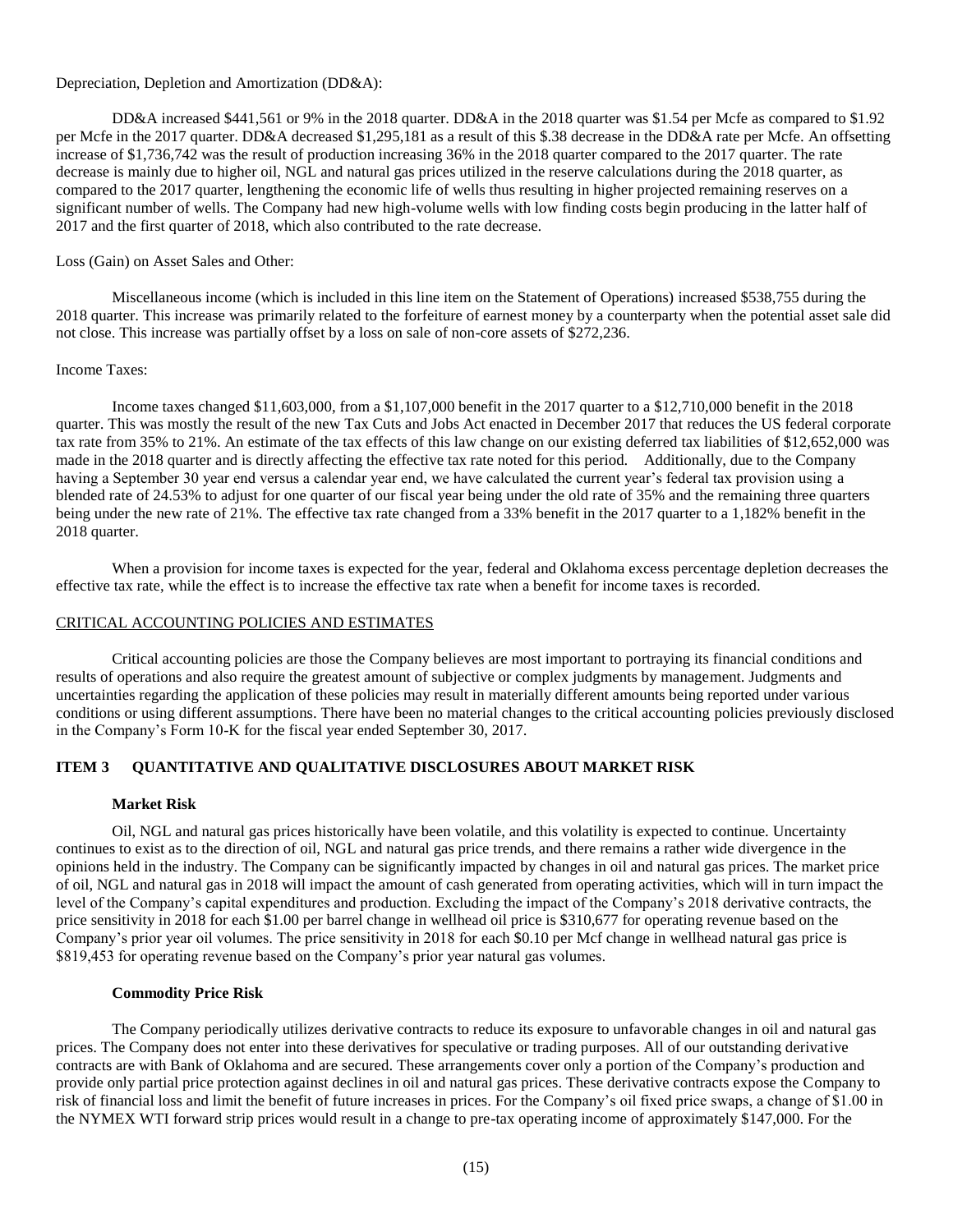Company's oil collars, a change of \$1.00 in the NYMEX WTI forward strip prices would result in a change to pre-tax operating income of approximately \$97,000. For the Company's natural gas fixed price swaps, a change of \$.10 in the NYMEX Henry Hub forward strip pricing would result in a change to pre-tax operating income of approximately \$220,000. For the Company's natural gas collars, a change of \$.10 in the NYMEX Henry Hub forward strip pricing would result in a change to pre-tax operating income of approximately \$160,000.

#### <span id="page-18-0"></span>**Financial Market Risk**

Operating income could also be impacted, to a lesser extent, by changes in the market interest rates related to the Company's credit facilities. The revolving loan bears interest at the BOK prime rate plus from 0.375% to 1.250%, or 30 day LIBOR plus from 1.875% to 2.750%. At December 31, 2017, the Company had \$50,400,000 outstanding under this facility and the effective interest rate was 3.62%. At this point, the Company does not believe that its liquidity has been materially affected by the interest rate uncertainties noted in the last few years and the Company does not believe that its liquidity will be significantly impacted in the near future.

### **ITEM 4 CONTROLS AND PROCEDURES**

The Company maintains "disclosure controls and procedures," as such term is defined in Rules 13a-15(e) and 15d-15(e) under the Exchange Act, that are designed to ensure that information required to be disclosed in reports the Company files or submits under the Exchange Act is recorded, processed, summarized and reported within the time periods specified in SEC rules and forms, and that such information is collected and communicated to management, including the Company's President/Chief Executive Officer and Vice President/Chief Financial Officer and Controller, as appropriate, to allow timely decisions regarding required disclosure. In designing and evaluating its disclosure controls and procedures, management recognized that no matter how well conceived and operated, disclosure controls and procedures can provide only reasonable, not absolute, assurance that the objectives of the disclosure controls and procedures are met. The Company's disclosure controls and procedures have been designed to meet, and management believes they do meet, reasonable assurance standards. Based on their evaluation as of the end of the fiscal period covered by this report, the Chief Executive Officer and Chief Financial Officer have concluded, subject to the limitations noted above, the Company's disclosure controls and procedures were effective to ensure material information relating to the Company is made known to them. There were no changes in the Company's internal control over financial reporting that have materially affected, or are reasonably likely to materially affect, the Company's internal control over financial reporting made during the fiscal quarter or subsequent to the date the assessment was completed.

### <span id="page-18-2"></span><span id="page-18-1"></span>**PART II OTHER INFORMATION**

### **ITEM 2 UNREGISTERED SALES OF EQUITY SECURITIES AND USE OF PROCEEDS**

During the three months ended December 31, 2017, the Company repurchased shares of the Company's common stock as summarized in the table below.

|                   |               |       |               |                     |    | Approximate    |
|-------------------|---------------|-------|---------------|---------------------|----|----------------|
|                   |               |       |               | <b>Total Number</b> |    | Dollar Value   |
|                   |               |       |               | of Shares           |    | of Shares that |
|                   | Total         |       |               | Purchased as        |    | May Yet Be     |
|                   | Number of     |       | Average Price | Part of Publicly    |    | Purchased      |
|                   | <b>Shares</b> |       | Paid per      | Announced           |    | Under the      |
| Period            | Purchased     | Share |               | Program             |    | Program        |
| $10/1 - 10/31/17$ | ۰             | S     |               |                     | S  | 400,357        |
| $11/1 - 11/30/17$ | $\sim$        | \$    | ۰             | $\sim$              | \$ | 400,357        |
| $12/1 - 12/31/17$ | 13,404        | \$    | 20.30         | 13,404              | \$ | 128,256        |
| Total             | 13,404        | \$    | 20.30         | 13.404              |    |                |

Upon approval by the shareholders of the Company's 2010 Restricted Stock Plan in March 2010, as amended in March 2014, the Board of Directors approved repurchase of up to \$1.5 million of the Company's common stock up to an amount equal to the aggregate number of shares of common stock awarded pursuant to the Company's Amended 2010 Restricted Stock Plan, contributed by the Company to its ESOP and credited to the accounts of directors pursuant to the Deferred Compensation Plan for Non-Employee Directors. Pursuant to previously adopted board resolutions, the purchase of an additional \$1.5 million of the Company's common stock becomes authorized and approved effective when the previous amount is utilized. The shares are held in treasury and are accounted for using the cost method. Effective May 14, 2014, the Board adopted resolutions to allow management to repurchase the Company's common stock at their discretion.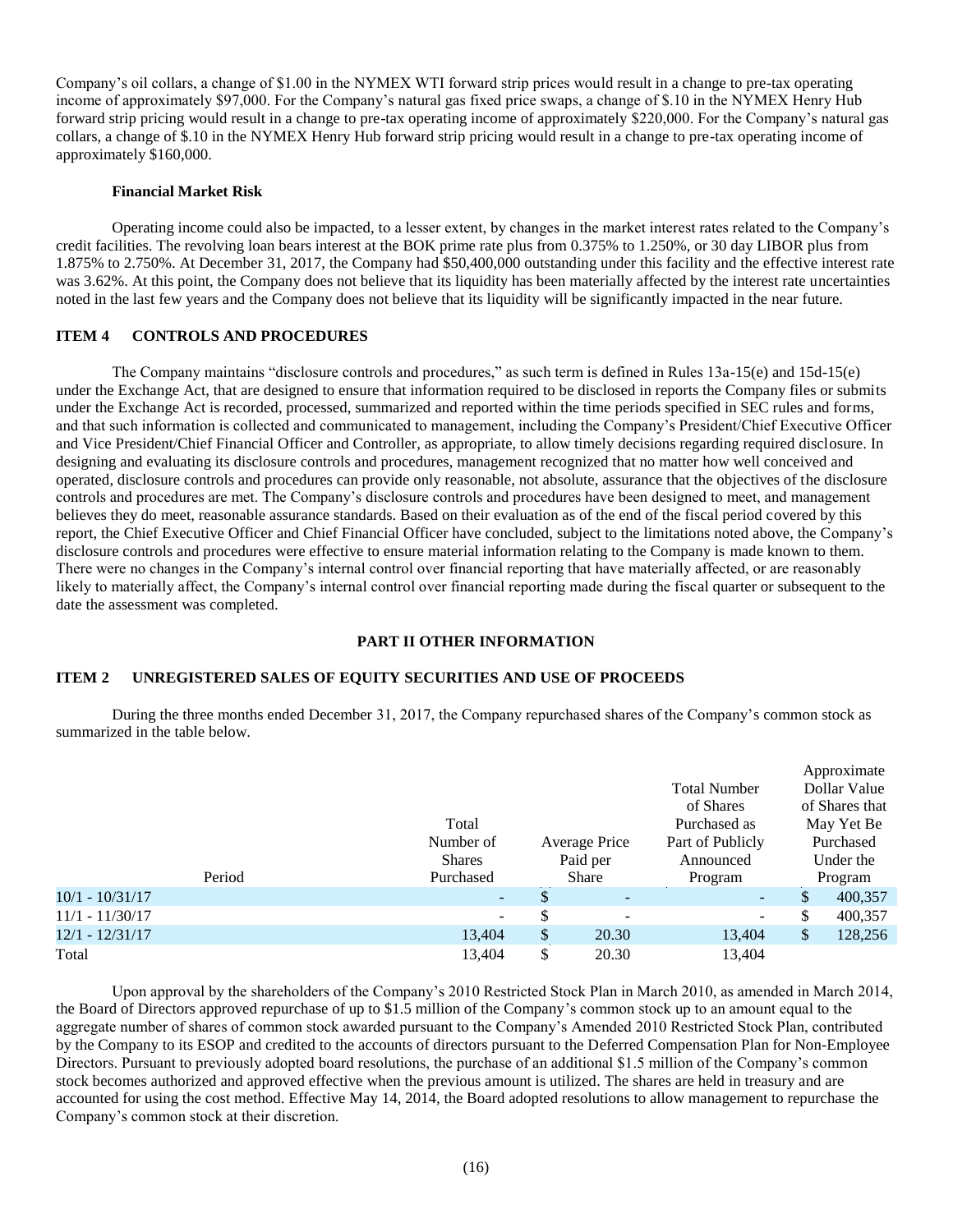### <span id="page-19-0"></span>**ITEM 6 EXHIBITS**

| (a) EXHIBITS   | Exhibit 31.1 – Certification under Section 302 of the Sarbanes-Oxley Act of 2002                              |
|----------------|---------------------------------------------------------------------------------------------------------------|
|                | Exhibit 31.2 – Certification under Section 302 of the Sarbanes-Oxley Act of 2002                              |
|                | Exhibit 32.1 – Certification under Section 906 of the Sarbanes-Oxley Act of 2002                              |
|                | Exhibit 32.2 – Certification under Section 906 of the Sarbanes-Oxley Act of 2002                              |
|                | Exhibit 101.INS – XBRL Instance Document                                                                      |
|                | Exhibit 101.SCH - XBRL Taxonomy Extension Schema Document                                                     |
|                | Exhibit 101.CAL - XBRL Taxonomy Extension Calculation Linkbase Document                                       |
|                | Exhibit 101.LAB - XBRL Taxonomy Extension Labels Linkbase Document                                            |
|                | Exhibit 101.PRE – XBRL Taxonomy Extension Presentation Linkbase Document                                      |
|                | Exhibit 101.DEF – XBRL Taxonomy Extension Definition Linkbase Document                                        |
| (b) Form $8-K$ | Dated (1/8/18), item 5.02 – Departure of Directors or Certain Officers; Election of Directors; Appointment of |
|                | Certain Officers                                                                                              |
| Form $8-K/A$   | Dated (1/9/18), item 5.02 – Departure of Directors or Certain Officers; Election of Directors; Appointment of |
|                | Certain Officers                                                                                              |

## <span id="page-19-1"></span>SIGNATURES

Pursuant to the requirements of the Securities and Exchange Act of 1934, the registrant has duly caused this report to be signed on its behalf by the undersigned thereunto duly authorized.

PANHANDLE OIL AND GAS INC.

PANHANDLE OIL AND GAS INC.

| February 8, 2018 | /s/ Paul F. Blanchard Jr.              |
|------------------|----------------------------------------|
| Date             | Paul F. Blanchard Jr., President and   |
|                  | Chief Executive Officer                |
| February 8, 2018 | $/s$ Robb P. Winfield                  |
| Date             | Robb P. Winfield, Vice President,      |
|                  | Chief Financial Officer and Controller |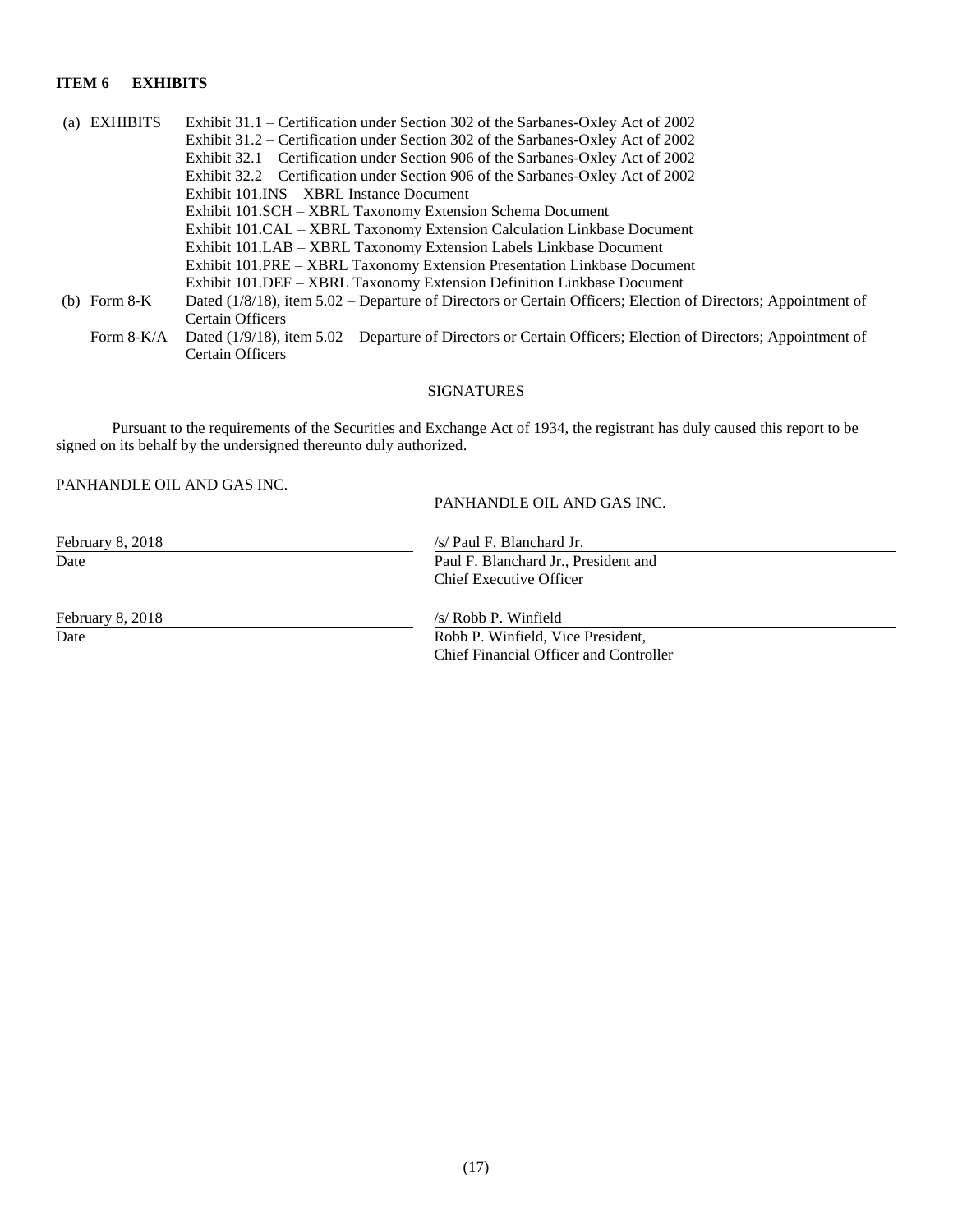# **CERTIFICATION**

I, Paul F. Blanchard Jr., certify that:

- 1. I have reviewed this quarterly report on Form 10-Q of Panhandle Oil and Gas Inc. (the Company);
- 2. Based on my knowledge, this report does not contain any untrue statement of a material fact or omit to state a material fact necessary to make the statements made, in light of the circumstances under which such statements were made, not misleading with respect to the period covered by this report;
- 3. Based on my knowledge, the financial statements, and other financial information included in this report, fairly present in all material respects the financial condition, results of operations and cash flows of the registrant as of, and for, the periods presented in this report;
- 4. The registrant's other certifying officer(s) and I are responsible for establishing and maintaining disclosure controls and procedures (as defined in Exchange Act Rules 13a-15(e) and 15d-15(e)) and internal control over financial reporting (as defined in Exchange Act Rules 13a-15(f) and 15d -15(f), for the registrant and have:
	- (a) Designed such disclosure controls and procedures, or caused such disclosure controls and procedures to be designed under our supervision, to ensure that material information relating to the registrant, including its consolidated subsidiaries, is made known to us by others within those entities, particularly during the period in which this report is being prepared;
	- (b) Designed such internal control over financial reporting, or caused such internal control over financial reporting to be designed under our supervision, to provide reasonable assurance regarding the reliability of financial reporting and the preparation of financial statements for external purposes in accordance with generally accepted accounting principles;
	- (c) Evaluated the effectiveness of the registrant's disclosure controls and procedures and presented in this report our conclusions about the effectiveness of the disclosure controls and procedures, as of the end of the period covered by this report based on such evaluation; and
	- (d) Disclosed in this report any change in the registrant's internal control over financial reporting that occurred during the registrant's most recent fiscal quarter (the registrant's fourth fiscal quarter in the case of an annual report) that has materially affected, or is reasonably likely to materially affect, the registrant's internal control over financial reporting; and
- 5. The registrant's other certifying officer(s) and I have disclosed, based on our most recent evaluation of internal control over financial reporting, to the registrant's auditors and the audit committee of the registrant's board of directors (or persons performing the equivalent functions):
	- (a) All significant deficiencies and material weaknesses in the design or operation of internal control over financial reporting which are reasonably likely to adversely affect the registrant's ability to record, process, summarize and report financial information; and
	- (b) Any fraud, whether or not material, that involves management or other employees who have a significant role in the registrant's internal control over financial reporting.

/s/ Paul F. Blanchard Jr. Paul F. Blanchard Jr. Chief Executive Officer Date: February 8, 2018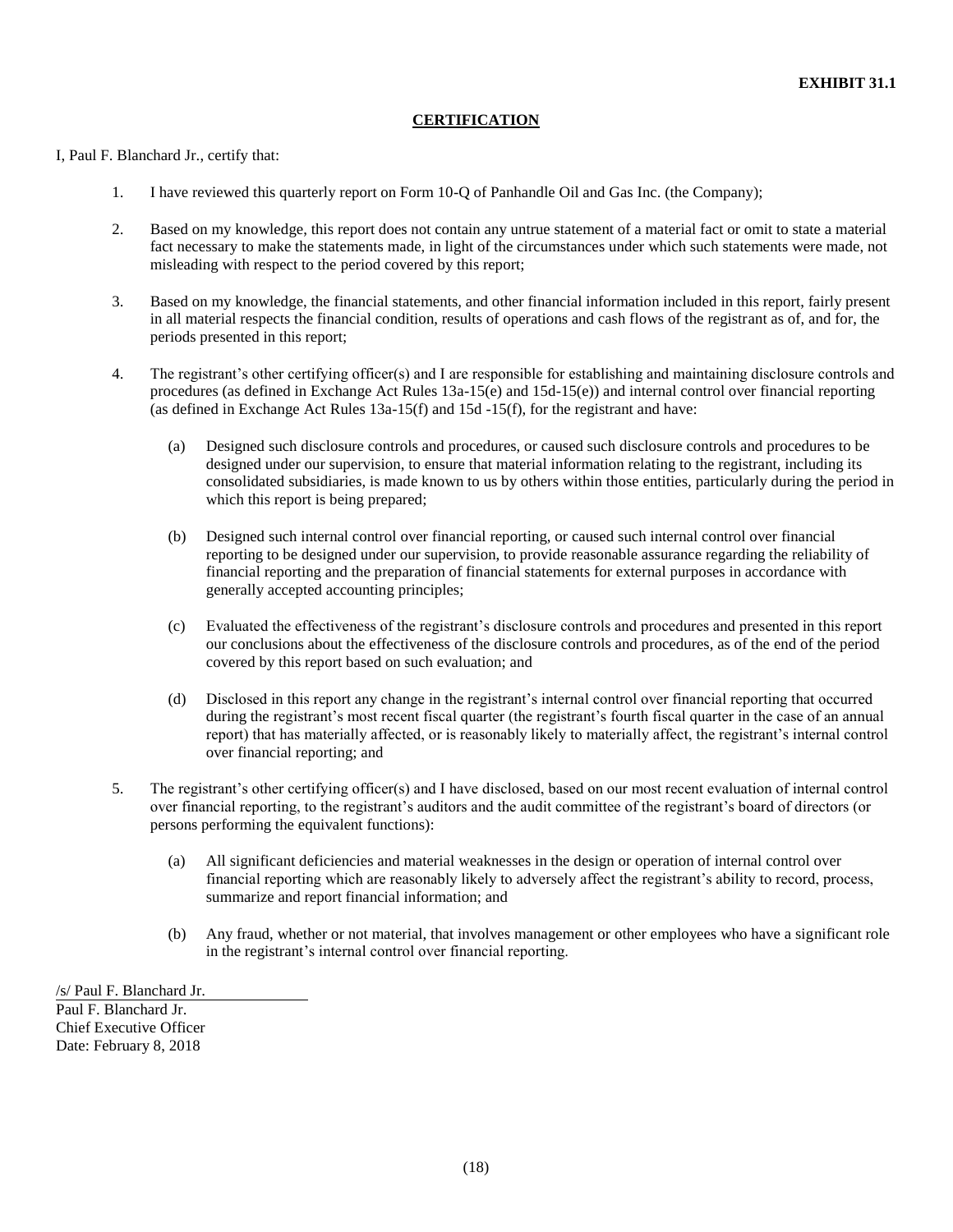## **CERTIFICATION**

### I, Robb P. Winfield, certify that:

- 1. I have reviewed this quarterly report on Form 10-Q of Panhandle Oil and Gas Inc. (the Company);
- 2. Based on my knowledge, this report does not contain any untrue statement of a material fact or omit to state a material fact necessary to make the statements made, in light of the circumstances under which such statements were made, not misleading with respect to the period covered by this report;
- 3. Based on my knowledge, the financial statements, and other financial information included in this report, fairly present in all material respects the financial condition, results of operations and cash flows of the registrant as of, and for, the periods presented in this report;
- 4. The registrant's other certifying officer(s) and I are responsible for establishing and maintaining disclosure controls and procedures (as defined in Exchange Act Rules 13a-15(e) and 15d-15(e)) and internal control over financial reporting (as defined in Exchange Act Rules 13a-15(f) and 15d -15(f), for the registrant and have:
	- (a) Designed such disclosure controls and procedures, or caused such disclosure controls and procedures to be designed under our supervision, to ensure that material information relating to the registrant, including its consolidated subsidiaries, is made known to us by others within those entities, particularly during the period in which this report is being prepared;
	- (b) Designed such internal control over financial reporting, or caused such internal control over financial reporting to be designed under our supervision, to provide reasonable assurance regarding the reliability of financial reporting and the preparation of financial statements for external purposes in accordance with generally accepted accounting principles;
	- (c) Evaluated the effectiveness of the registrant's disclosure controls and procedures and presented in this report our conclusions about the effectiveness of the disclosure controls and procedures, as of the end of the period covered by this report based on such evaluation; and
	- (d) Disclosed in this report any change in the registrant's internal control over financial reporting that occurred during the registrant's most recent fiscal quarter (the registrant's fourth fiscal quarter in the case of an annual report) that has materially affected, or is reasonably likely to materially affect, the registrant's internal control over financial reporting; and
- 5. The registrant's other certifying officer(s) and I have disclosed, based on our most recent evaluation of internal control over financial reporting, to the registrant's auditors and the audit committee of the registrant's board of directors (or persons performing the equivalent functions):
	- (a) All significant deficiencies and material weaknesses in the design or operation of internal control over financial reporting which are reasonably likely to adversely affect the registrant's ability to record, process, summarize and report financial information; and
	- (b) Any fraud, whether or not material, that involves management or other employees who have a significant role in the registrant's internal control over financial reporting.

/s/ Robb P. Winfield Robb P. Winfield Chief Financial Officer

Date: February 8, 2018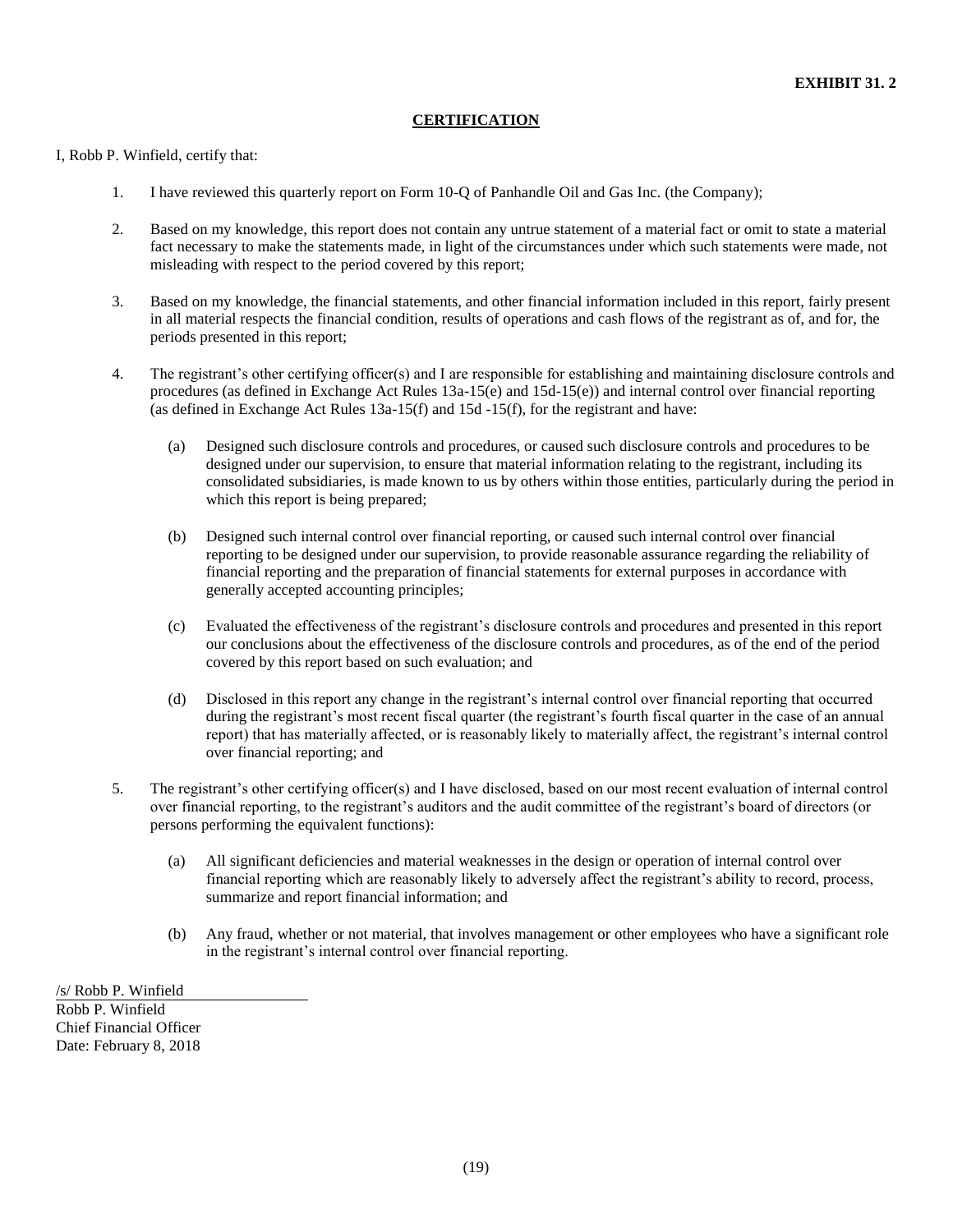Panhandle Oil and Gas Inc. 5400 North Grand Blvd. Suite #300 Oklahoma City, OK 73112

## **CERTIFICATION OF CHIEF EXECUTIVE OFFICER REGARDING PERIODIC REPORT CONTAINING FINANCIAL STATEMENTS**

I, Paul F. Blanchard Jr., Chief Executive Officer of Panhandle Oil and Gas Inc., (the "Issuer"), in compliance with 18 U.S.C. Section 1350, as adopted pursuant to Section 906 of the Sarbanes-Oxley Act of 2002, hereby certify in connection with the Issuer's Quarterly Report on Form 10-Q for the period that ended December 31, 2017, as filed with the Securities and Exchange Commission (the "Report") that:

- (1) The Report fully complies with the requirements of Section 13(a) of the Securities Exchange Act of 1934; and
- (2) The information contained in this Report fairly presents, in all material respects, the financial condition and results of operations of the Issuer.

/s/ Paul F. Blanchard Jr. Paul F. Blanchard Jr. President & Chief Executive Officer

February 8, 2018